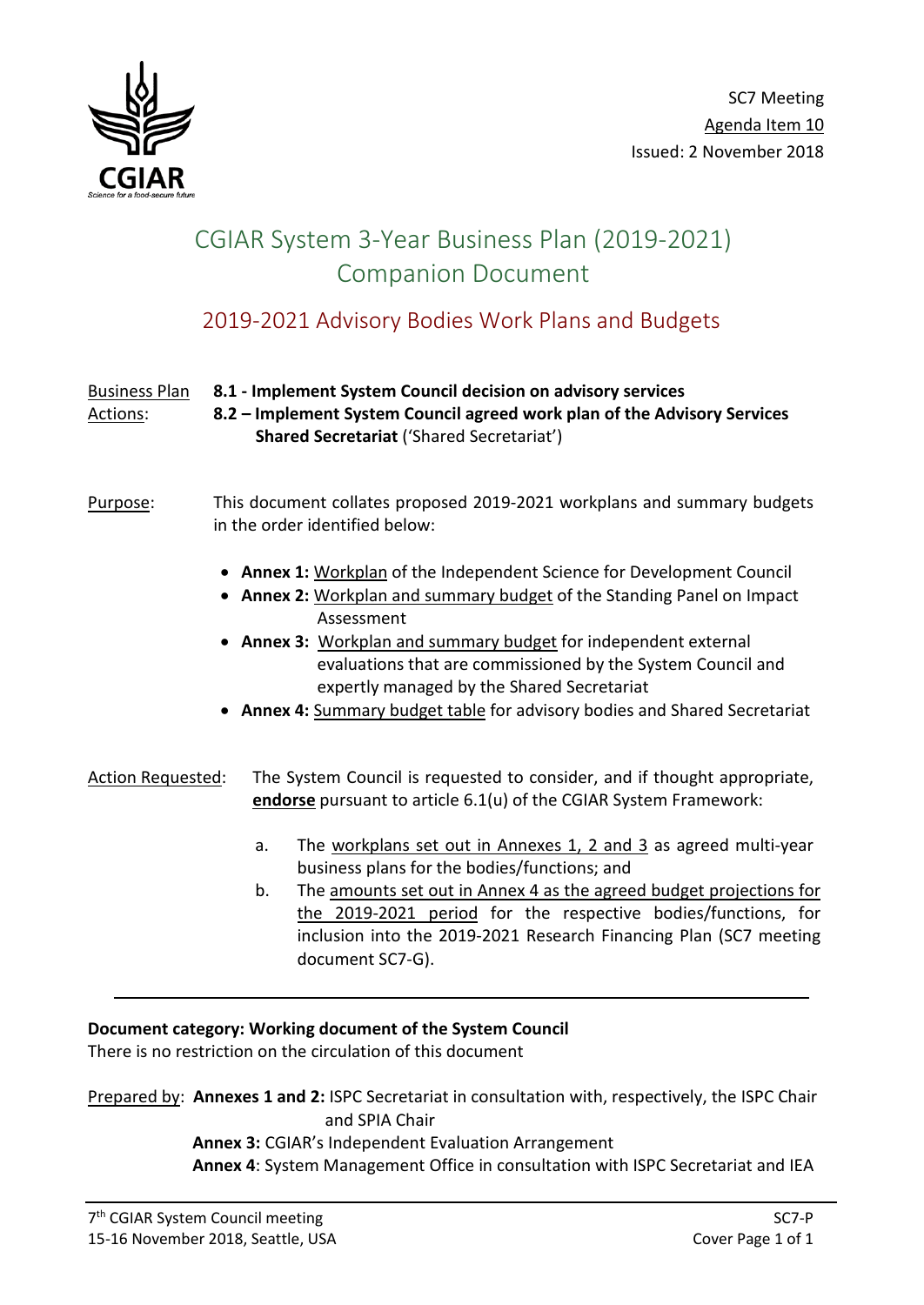# Companion Document SC7-P - Annex 1

### **2019-2021 Workplan The Independent Science for Development Council (ISDC)**

### **A. Introduction**

The ISDC is coming into operation in 2019 after a process of evaluation, discussion and reform of the System's advisory services. 2019 will thus be a transition year for the new body, and we have reflected this in the work plan and budget in two ways. First, we have programmed and budgeted transition related activities in 2019, and second, we have restricted the planning for 2020 and 2021 to a highly generalized level since it will be necessary to revisit the plans for these years once the transition is complete and the new ISDC is fully operational. Overall, it is important to recognize that there are considerable uncertainties as to the operational needs of the ISDC in the next three years and therefore this work plan and budget will need to be updated and revised sometime in 2019.

In approaching the development of the ISDC workplan and budget for the 2019-2021 period we have taken note of key issues that were raised in the external evaluation of ISPC and during the internal discussions on reform of the advisory services, where we consider these would be important for improving in ensuring an efficient and effective ISDC.

These include:

- There is a need for greater consultation and clarity between the System Council, SIMEC and ISDC in developing the activities and reporting mechanisms of the ISDC.
- ISDC advisory work should be developed to support relevant areas of the CGIAR business planning cycle, including the development of the CGIAR 2030 strategy.
- The advisory services should enhance their cost effectiveness.
- Using the wealth of information and analysis already available from recent ISPC work will be an important means of improving cost efficiencies in the advisory services in this next work planning cycle

Each of these issues has been considered and responded to in the design of the ISDC 2019-2021 work plan and budget.

### **B. Overall organization and functions**

### **Mandated work areas**

The new TORs lay out the following functions for the ISDC:

### **a) Foresight**

- a. Lead CGIAR System foresight studies;
- b. Recommend relative priorities of CGIAR Research;
- c. Provide expert contributions to a dynamic SRF.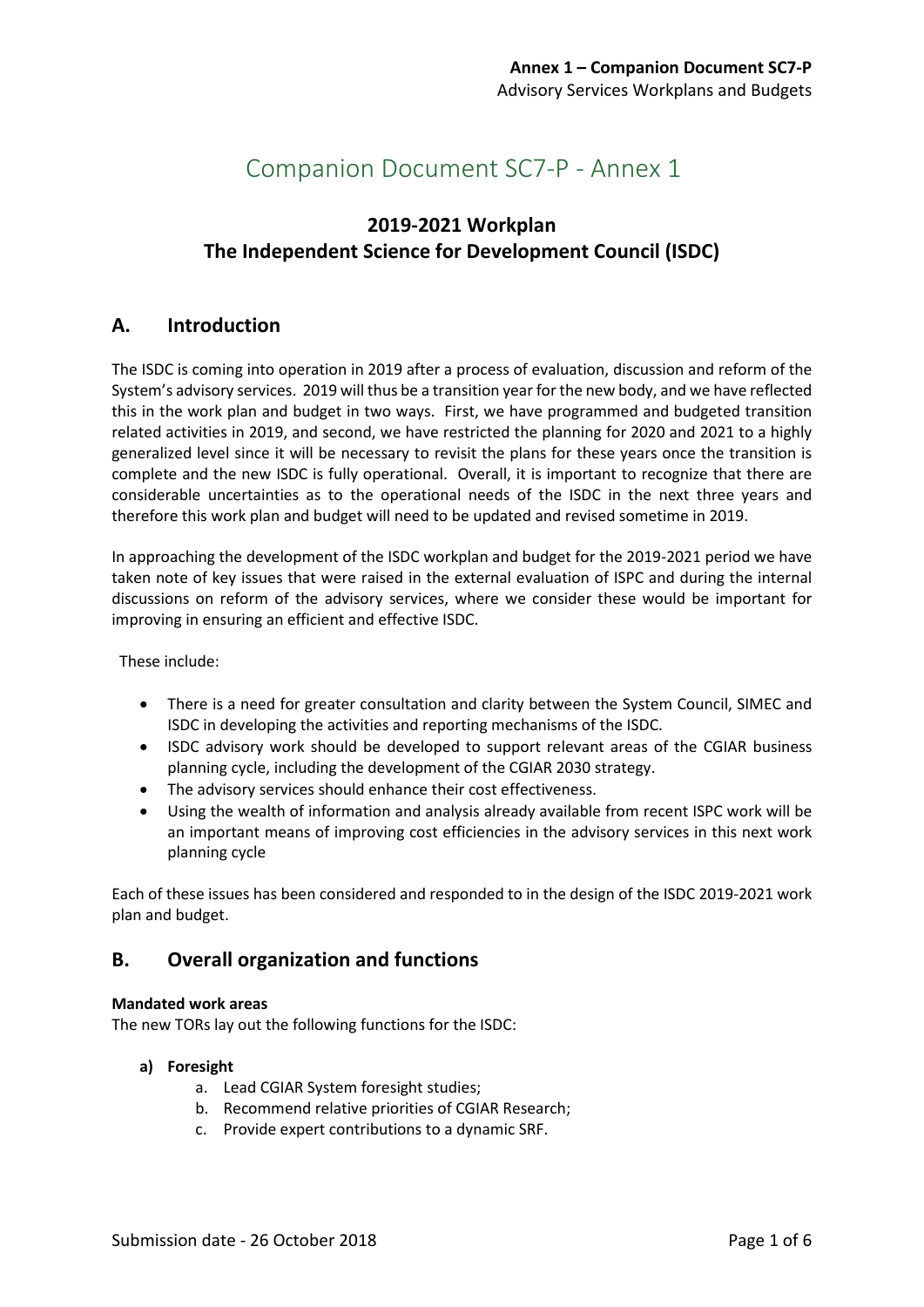### Advisory Services Workplans and Budgets

### **b) Horizon scanning**

- a. Analyze and assess key developments;
- b. Commission and guide in-depth studies;
- c. Produce guidelines, best practice briefs and protocols;
- d. Contribute to Business Plan cycle reviews;
- e. Critique SMO annual performance reporting.

#### **c) Priority setting**

- a. Conduct analytical work on priorities and trade-offs;
- b. Guidance on allocation of System resources.

### **d) Proposal assessment**

- a. Analyze and advise on optimizing the CGIAR Portfolio:
	- i. Advise on effective research modalities and structures;
	- ii. Advise on proposal call and assessment processes;
- b. Provide commentary on proposed changes to current CRP prioritization, flagship elements and/or research structures;
- c. Manage proposal review by external experts;
- d. Facilitate information exchange between ISDC and CGIAR research leaders.

### **e) Other functions**

- a. Utilize and exploit all research advice available across the System;
- b. Advise on research infrastructure and platforms policies and approaches;
- c. Convene strategic science discussions and international for a.

Under the new terms of reference for the ISDC, the council consists of eight members, including a chair. We have allowed for the chair to provide up to 50% of full-time equivalent to ~105 days over the year, and for council members an average of 25 days each. Staff in a newly constituted shared secretariat, that will also support the Standing Panel on Impact Assessment (SPIA) and carry out the evaluation function of the advisory services, will support the ISDC council. At present, the profiles of staffing for the shared secretariat are not finalized, however it is necessary to have a baseline assumption in order to develop the first iteration of the work plan and budget. These assumptions are provided in a separate document. Changes in the shared secretariat staffing from these baseline assumptions will obviously will have important implications for the work planning and budget and thus we expect some iterations will be necessary before the work plan and budget can be finalized.

In this work plan we have budgeted for one in-person meeting of ISDC in 2019. A second meeting via virtual means will also be organized. The meetings will be scheduled shortly (one month) in advance of the two System Council meetings in order to generate inputs from ISDC for consideration by the System Council, including but not limited to horizon scanning results. The number of meetings per year should be left to the discretion of the ISDC Chair, but are not expected to affect the budget.

### **C. Proposed activities 2019-2021 by function**

### **Foresight:**

In linking with the System-Level Business Plan and through its contribution to the crystallization of the CGIAR's major research themes, the first triannual work plan of the ISDC on foresight will aim to support the design of the System's 2030 Plan. The ISDC will contribute to this effort building on the foresight work done under the ISPC's work stream on *Foresight*, as well as that of the Science Forum 2018.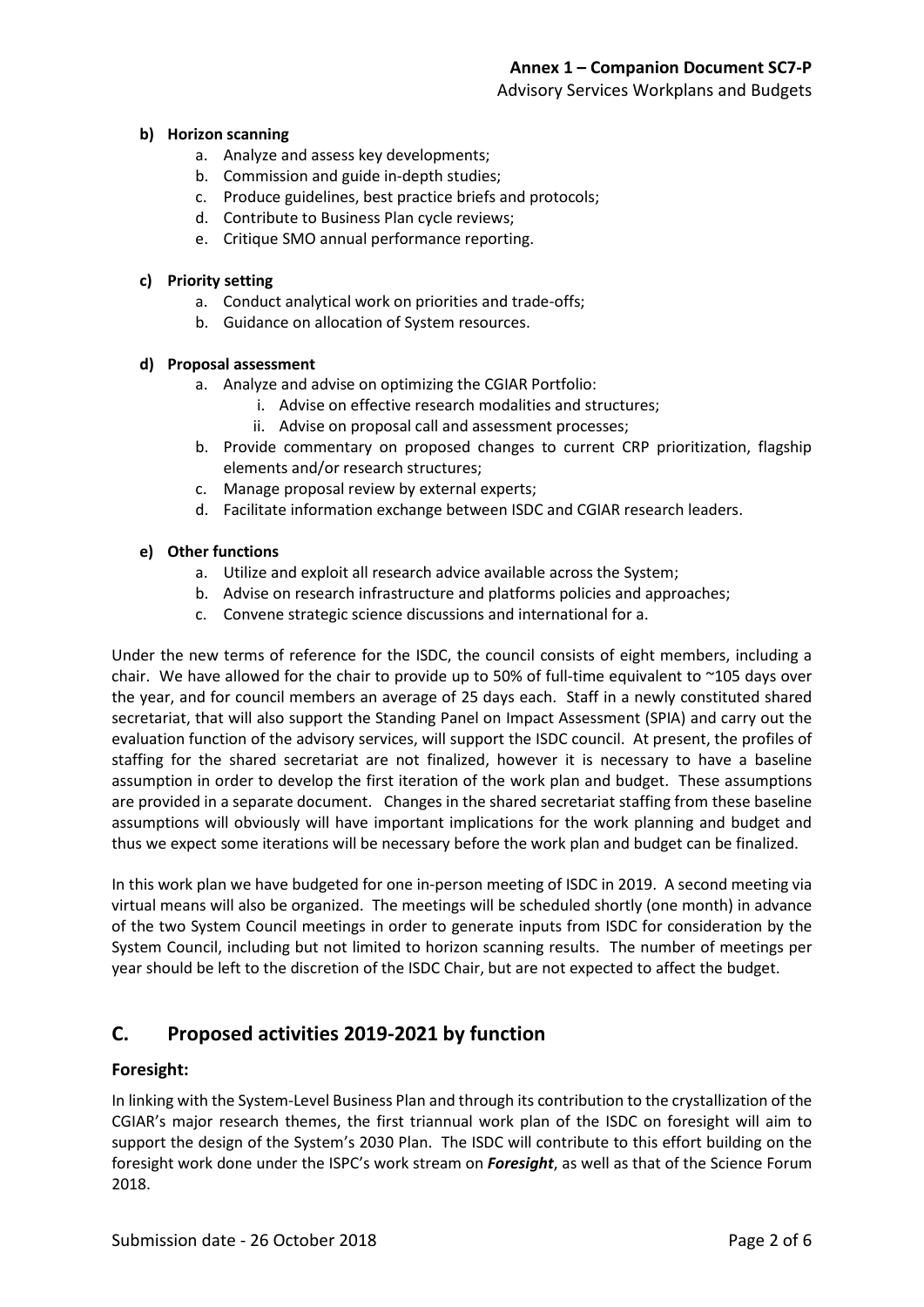### Advisory Services Workplans and Budgets

The ISDC will use this transition year to further development of the lessons learnt from the Foresight studies conducted in 2017 and 18 and continue dialogue with the System Council and SIMEC, taking note of thinking emanating from the SMB as appropriate. In light of on-going agricultural research for development (AR4D) in and outside the CGIAR, the aim is to provide strategic intelligence on key issues shaping the agriculture and food systems innovation over the coming decades at global and regional levels, particularly with reference to opportunities from outside traditional CGIAR sectors.

### **Foresight activities 2019**

- Analysis of recent Foresight studies led by the ISPC and others for strategic guidance as per agreement with System Council
- Workshop with System Council

### **By 2021:**

• In consultation with the System Council, by 2021 the ISDC will have provided advice on options for future directions of AR4D research programs to inform the new CGIAR strategy (2022- 2030), in the broader context of SDGs.

### **Horizon Scanning:**

Under its *Horizon Scanning* work stream, the ISDC will use the 2019 transition year to conduct a dialogue with System Council on the specific horizon scanning activities that the SC would like. Since horizon scanning requires frequent gathering of intelligence of political, social, economic, environmental and technological trends, the transition year activity will start with the development of a protocol of the process and content of a regular horizon scanning exercise. The initial focus of HS will be on the challenges identified in the ISPC foresight and the Global Challenges that are likely to be taken forward in the 3-year Business Plan. These include but are not limited to the following:

- Changes in technological and contextual drivers to explore how current funding models, evaluation traditions, and path dependency affect the rate and direction of innovation;
- Shifts in planetary boundaries related to agriculture;
- Shifts in interaction of agriculture, food, diets & nutrition and health;
- Developments related to gender and inequality in the agricultural and food system space;
- Developments on food availability, agricultural productivity and diversification;
- Shifts in demography, youth participation and broader indications of agricultural transformation.

The horizon scanning protocol is likely to combine multiple approaches for taking in evidence and locating expertise, including from ISDC council members, analysis of secondary sources of data and analysis, expert interviews, and stakeholder workshops. This protocol will be presented and discussed with System Council members. The consultation will take the form of interviews, e-consultations and an in-person workshop in order to come to a clear agreement and plan for moving this work stream ahead.

### **Horizon scanning activities 2019:**

- Analysis and synthesis of secondary data and information sources
- Structured dialogue for information gathering with experts within and external to CGIAR
- E-consultation, expert interviews
- Workshop with System Council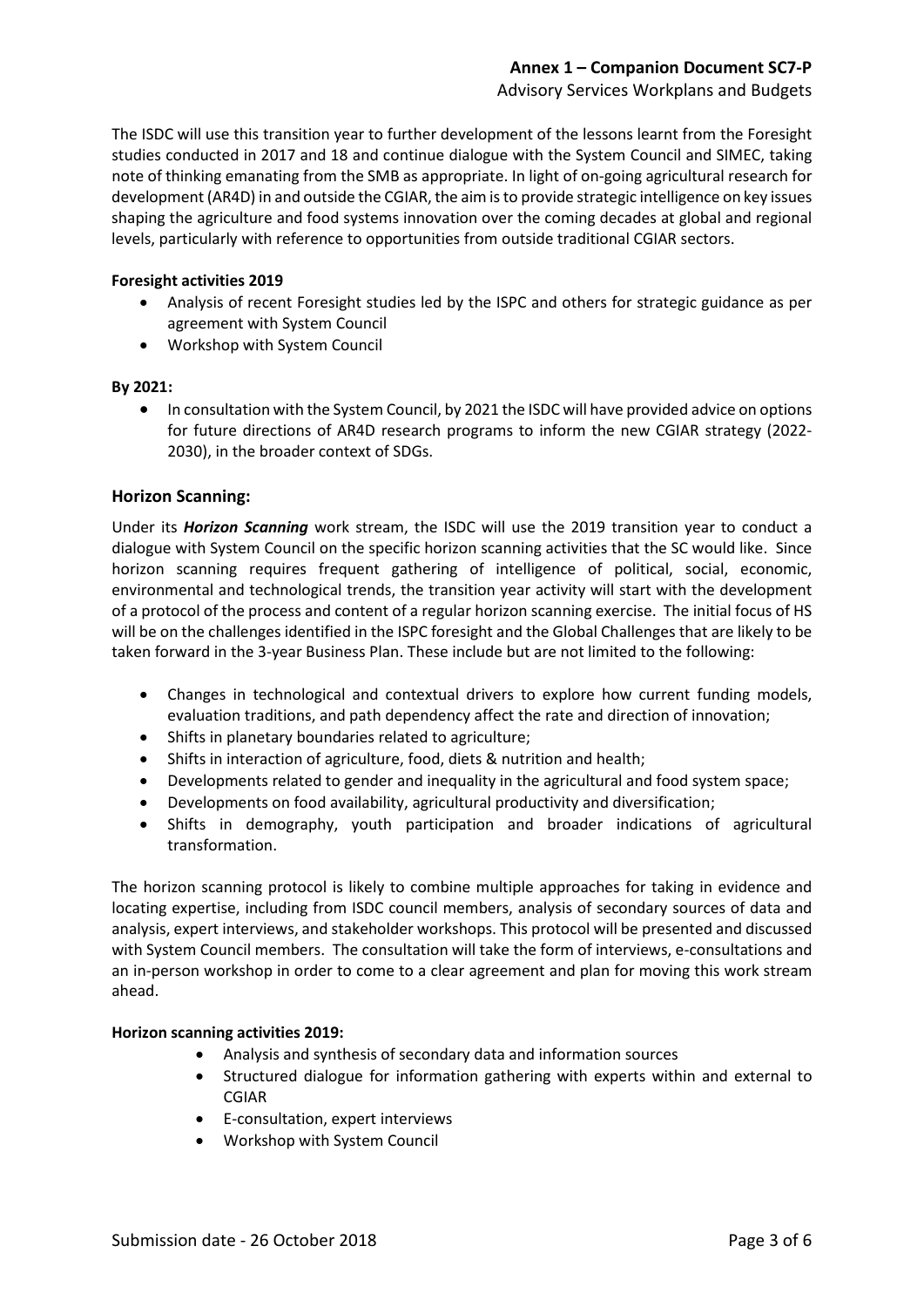#### **By 2021:**

• In consultation with the System Council, by 2021 the ISDC will have developed a protocol and system for conducting and reporting on horizon scanning.

### **Priority Setting:**

The *Priority Setting* work stream in the 2019 transition year will focus on summarizing, synthesizing and where needed expanding, the analytical work already undertaken by the ISPC on priorities and trade-offs in relation in particular to the Science Forum. There is a considerable wealth of work that has been done by ISPC that has not been fully exploited by the System for developing priorities. Thus, one of the main objectives of the priority setting work stream in 2019 is to mine the intellectual capital that has already been generated, to advise on priorities in the context of the development of the 2030 CGIAR strategy. Specifically, the ISDC priority-setting work will focus on advising on the relevance, weighting and emphasis to be given to proposed CGIAR activity in major research areas to ensure the resultant portfolio is coherent, relevant, and achieves impact at scale.

#### **Priority setting activities 2019:**

- Characterization and synthesis of existing trade-off analyses and their implications for priority setting;
- Analysis and synthesis of recent experience with prioritization to support guidance on allocation of System resources;

#### **By 2021:**

• In consultation with the System Council and other relevant System entities, the ISDC will develop guidance on priority setting at the System Level and support efforts for its implementation.

### **Proposal Assessment:**

Activity within the ISDC portfolio in respect of *Proposal Assessment* in the transition year will be related to the application of the System's Quality of Research for Development Frame of Reference to the new proposal review assessment process. ISDC activity in providing robust impartial assessment of funding requests for research proposals is likely to pick up towards the end of 2020, as the System moves towards a renewal of its research portfolio through a call for priority research proposals.

#### **Proposal assessment activities 2019:**

- Analysis of options for proposed changes to current CRP prioritization, flagship elements and/or research structures;
- Manage proposal reviews conducted by external experts

#### **By 2021:**

- Launch and implementation of new guidance for proposal review;
- Review of new CGIAR research portfolio.

### **Other functions:**

Finally, the ISDC expects that most SC requests for broader guidance on matters concerning the strategic direction of CGIAR and the value of its research agenda is likely to be included under the heading *Other functions* in its ToR. Emerging issues that cannot be included under ongoing activities will be programmed in the ISDC work plan on an as needed basis and with accompanying budget support.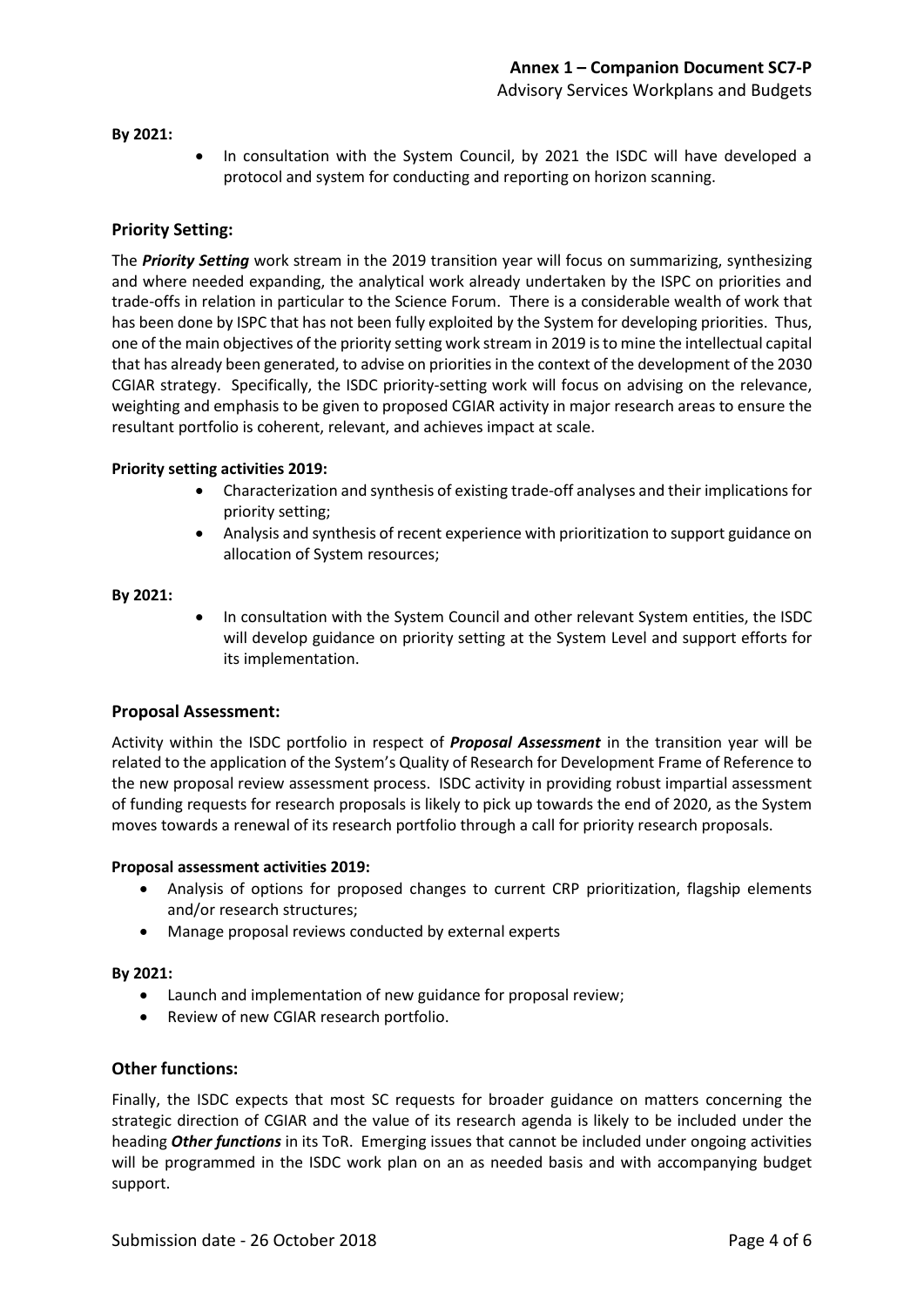The ISDC will conduct most of its business and interaction with other System entities through virtual means, on a needs basis, supported by relevant virtual discussion panels and through a series of bespoke webinars. One face-to-face Council meeting open to all other System entities will be organized approximately one month before the SC-meeting in November.

### **Other function activities 2019:**

Publications: publication of the papers prepared for the Science Forum 2018 in peer-reviewed journals

The ISDC budget request for the 2019-2022 period is USD 2.76 million, all of which will be drawn from System Funds.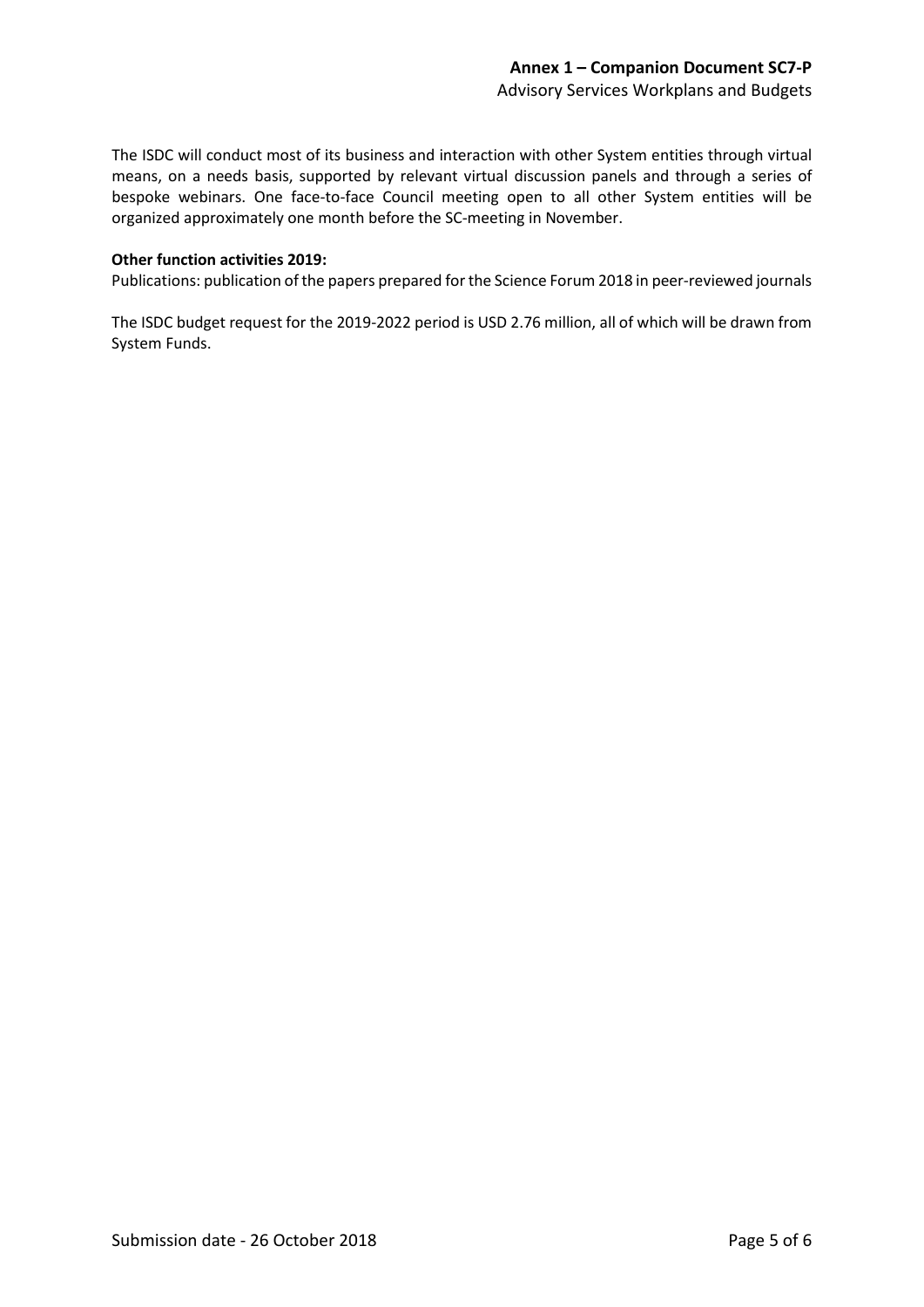# ISDC – Work planning 2019 – 2021

### **Expected distribution of workload by function as linked to CGIAR Business Cycle**

| Work stream - activities                                   | 2019          | 2020            | 2021          | Links<br>to<br>Major<br>Research<br><b>Themes</b> | Links to<br><b>Business Plan</b> |
|------------------------------------------------------------|---------------|-----------------|---------------|---------------------------------------------------|----------------------------------|
| Foresight                                                  |               |                 |               |                                                   |                                  |
| a. Lead CGIAR System foresight studies;                    | ***           | **              | *             | ***                                               | $***$                            |
| b. Recommend relative research priorities;                 |               | $**$            | ***           | ***                                               | ***                              |
| c. Provide expert contributions to a dynamic<br><b>SRF</b> | *             | $\frac{1}{2}$   | ***           | ***                                               | $***$                            |
| Horizon scanning                                           |               |                 |               |                                                   |                                  |
| a. Analyze and assess key developments;                    | **            | ***             | $\frac{1}{2}$ | ***                                               | $***$                            |
| b. Commission and guide in-depth studies                   | ***           | ***             | $\ast$        | ***                                               | *                                |
| c. Produce guidelines, best practice briefs and            |               | $**$            | ***           | $**$                                              | $\ast$                           |
| protocols;                                                 | $\ast$        | $**$            | **            | $\ast$                                            | ***                              |
| d. Contribute to Business Plan cycle reviews;              | $\ast$        | $\ast$          | *             |                                                   | ***                              |
| e. Critique SMO annual performance reporting               |               |                 |               |                                                   |                                  |
| <b>Priority setting</b>                                    |               |                 |               |                                                   |                                  |
| a. Conduct analytical work on priorities and               | $**$          | $**$            | $* *$         | ***                                               | $***$                            |
| trade-offs;                                                | $\frac{1}{2}$ | $\frac{1}{2}$   | $\frac{1}{2}$ |                                                   | ***                              |
| b. Guidance on allocation of System resources              |               |                 |               |                                                   |                                  |
| Proposal assessment                                        |               |                 |               |                                                   |                                  |
| a. Analyze and advice on optimizing the CGIAR              | $\star$       | $**$            | ***           | ***                                               | ***                              |
| Portfolio:                                                 |               |                 |               |                                                   |                                  |
| b. Provide commentary on proposed changes                  |               | $\star$ $\star$ | ***           | ***                                               | $***$                            |
| to current CRP prioritization, flagship elements           |               | $**$            | ***           |                                                   |                                  |
| and/or research structures;                                | $\frac{1}{2}$ | ***             | $* *$         | ***                                               |                                  |
| c. Manage proposal review by external                      |               |                 |               |                                                   |                                  |
| experts;                                                   |               |                 |               |                                                   |                                  |
| d. Facilitate information exchange between                 |               |                 |               |                                                   |                                  |
| ISDC and CGIAR research leaders                            |               |                 |               |                                                   |                                  |
| <b>Other functions</b>                                     |               |                 |               |                                                   |                                  |
| a. Utilize and exploit all research advice                 |               | $\ast$          | $\frac{1}{2}$ | $\ast$                                            |                                  |
| available across the System;                               | $\ast$        | $\pm$           | $\frac{1}{2}$ | $**$                                              | $***$                            |
| b. Advice on research infrastructure and                   |               | $**$            |               | $**$                                              | $\ast$                           |
| platforms policies and approaches;                         |               |                 |               |                                                   |                                  |
| c. Convene strategic science discussions and               |               |                 |               |                                                   |                                  |
| international fora                                         |               |                 |               |                                                   |                                  |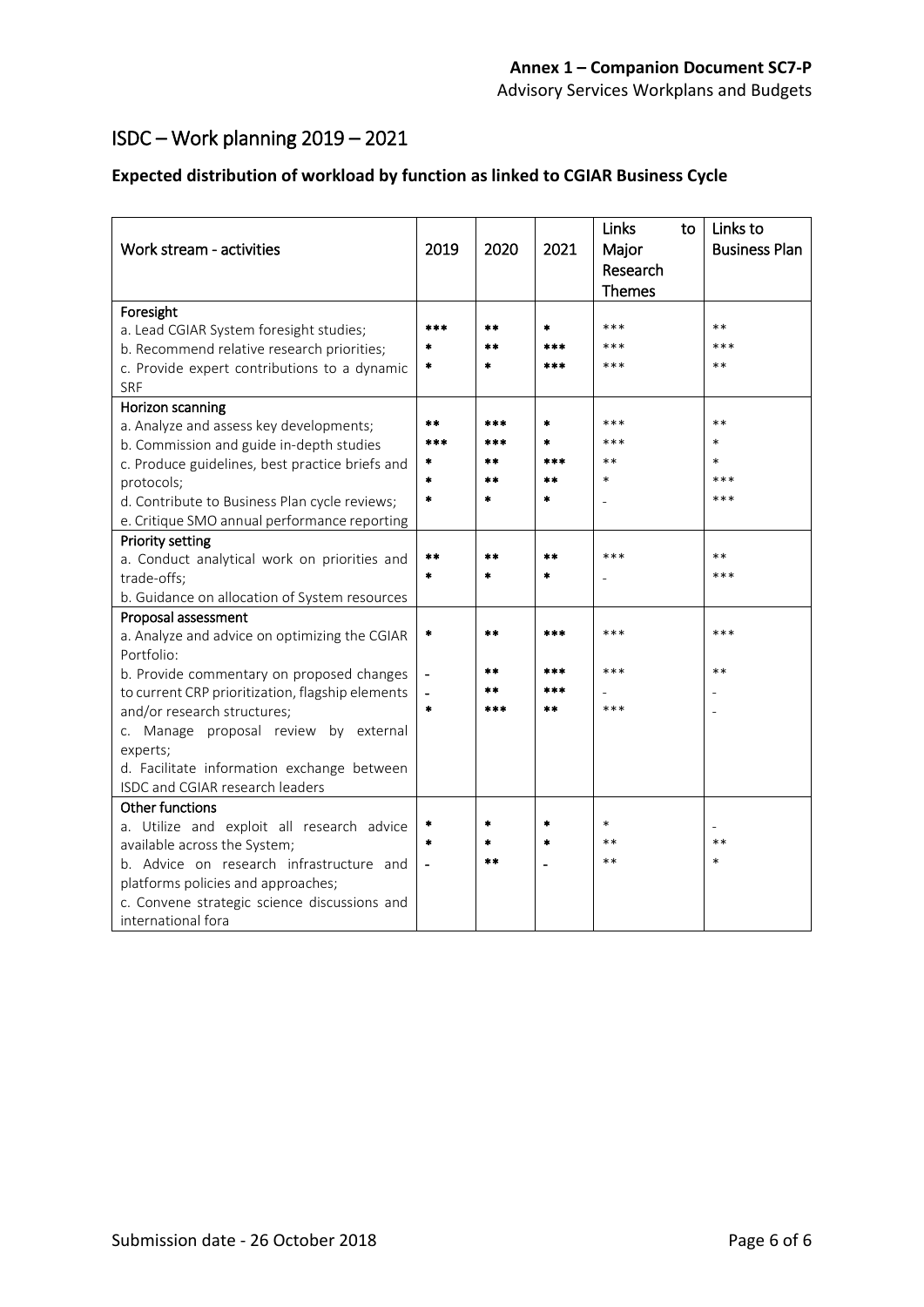# Companion Document SC7-P - Annex 2

### SPIA Workplan 2019-2021: Narrative summary

### Introduction

This work plan and budget reflects CGIAR's strong commitment to the essential role of credible, objective impact evidence in enabling the System to deliver against the Strategy and Results Framework. The scope of SPIA's work plan is defined by its new TOR and the six-year impact assessment implementation plan, key principles of which are:

- SPIA work complements Center/CRP work to provide a compelling evidence base for system impact
- Due to the nature of CGIAR impact pathways, building an evidence base for impact will require synthesis and triangulation of results from multiple studies using different methods and in different contexts.
- Robust data on adoption of CGIAR innovations at scale are a crucial element of the case for impact.

During 2018, SPIA produced several synthesis documents, conducted an e-consultation, and conducted four feedback events. In addition, SPIA Panel members and secretariat staff participated in many other meetings with impact assessment specialists, other researchers, research managers, and representatives of system entities, the results of which also informed this work plan.

**Ex Post Impact Assessment in the Business Plan.** Taken together, the three objectives of the workplan contribute to many of the 10 Action Points of the 2019-2021 Business Plan, in particular:

**Implement and enhance the current portfolio (Action 1)**. The results of recent SPIA-supported work are already challenging conventional wisdom and influencing the work of current CRPs and platforms as well as thinking about possible future initiatives<sup>[1](#page-7-0)</sup>. This is happening as a result of SPIA's active engagement and strong convening power across the System and with external partners who bring complementary expertise. This engagement with centers and programs would continue in subsequent business cycles, based on new data and evidence from future studies. Investments in institutionalizing the regular collection of adoption/diffusion at scale, in methods development, and in a portfolio of carefully chosen impact studies will be essential to inform implementation of the CGIAR Strategy to 2030.

**Strengthen program performance management (Action 4).** SPIA complements and builds on SMO's work on results reporting and performance management. Standards and guidelines developed for impact assessment studies inform results indicators (e.g., for outcome and impact case studies). Rigorous evidence of diffusion of key CGIAR innovations at scale in priority countries validate projections from CRPs. SPIA will also use results of the performance management system as an input to constructing the portfolio of future impact assessment studies. Results of IA studies in turn inform the evaluation and foresight work streams of ISDC.

<span id="page-7-0"></span><sup>&</sup>lt;sup>1</sup> For example: building on SPIA results on collection of varietal identification data, SPIA convened a workshop with the Excellence in Breeding Platform in January 2018 to develo[p guidance on using DNA fingerprinting at scale in household](https://ispc.cgiar.org/meetings-and-events/towards-best-practice-guidelines-integrating-dna-fingerprinting-crops-large)  [surveys,](https://ispc.cgiar.org/meetings-and-events/towards-best-practice-guidelines-integrating-dna-fingerprinting-crops-large) of clear relevance for the new Breeding initiative; Building on SPIA findings showing unexpectedly low adoption levels of on-farm NRM practices[, SPIA convened a workshop at IFPRI in February 2018](https://ispc.cgiar.org/meetings-and-events/assessing-impact-research-managing-natural-resources-sustainable-production) attended by researchers from centers and CRPs working on sustainable intensification to discuss implications for future farm-level NRM research; In conjunction with the Science Forum 2018, SPIA held a one day workshop on impact assessment of NRM research at landscape scale with centers/CRPs involved in developing the landscape restoration initiative.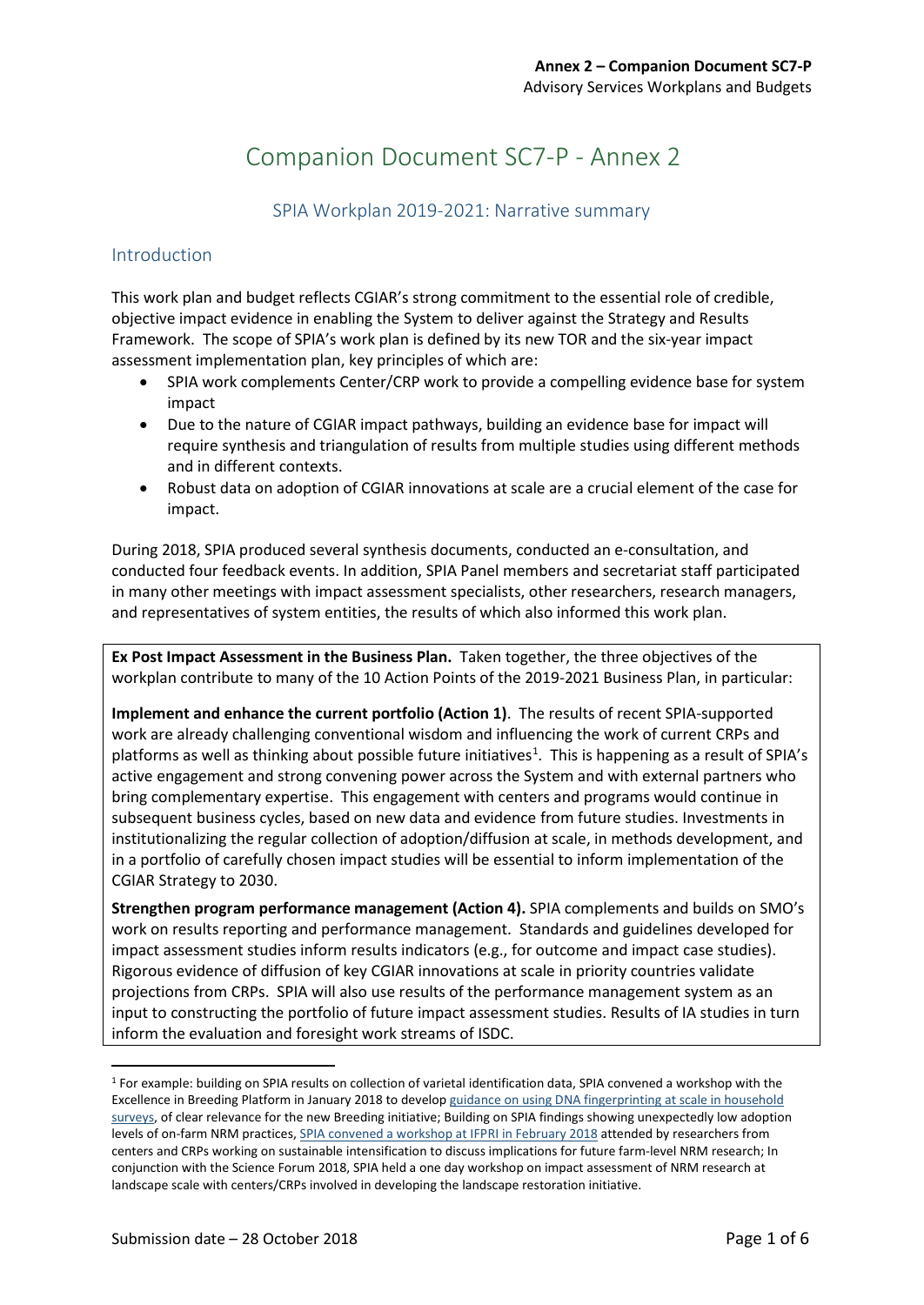**Collaborate on shared resource mobilization and communication (Action 10)**. Evidence on past and likely future impact of CGIAR research on SRF/SDG outcomes is an essential element of building and maintaining funder confidence. SPIA's role in generating credible, objective evidence; in strengthening impact assessment in CGIAR centers and programs; and in building awareness across the system of how impact evidence can be interpreted and used will support the effectiveness of resource mobilization efforts.

For continuity, the work plan presented here has the same structure as the more detailed proposal that SPIA shared with SIMEC in May 2018:

- 1. Support CGIAR's strong commitment to embed a culture of impact assessment into the System
- 2. Expand and deepen evidence of impact of CGIAR research investments on CGIAR SRF outcomes and associated Sustainable Development Goals
- 3. Improve and institutionalize collection of data on diffusion and use of CGIAR innovations in national data systems designed to track progress on SDGs

Links to the elements of the recently approved TOR are footnoted throughout this document. The work plan is for three years however it is part of a six-year plan and budget (Table 1). At SIMEC's request, we prepared two budget scenarios. The narrative plan is based on the full budget, and areas of potential reduction are identified.

| <b>SPIA Program</b><br><b>Activities</b>                                             | <b>Full</b><br><b>Budget</b><br>2019 | Reduced<br>2019 | 3yr<br><b>Budget</b><br>$2019 -$<br>2021 | 3yr<br><b>Reduced</b><br>$2019 -$<br>2021 | 3yr<br><b>Budget</b><br>$2022 -$<br>2024 | 3yr<br><b>Reduced</b><br>$2022 -$<br>2024 | 6yr<br><b>Budget</b><br>$2019 -$<br>2024 | 6yr<br>Reduced<br>$2019 -$<br>2024 |
|--------------------------------------------------------------------------------------|--------------------------------------|-----------------|------------------------------------------|-------------------------------------------|------------------------------------------|-------------------------------------------|------------------------------------------|------------------------------------|
| 1. Supporting the<br>impact culture in<br>CGIAR                                      | 214,861                              | 139,827         | 1,204,009                                | 887,396                                   | 1,296,166                                | 1,141,859                                 | 2,500,175                                | 2,029,256                          |
| 2. Expanding and<br>deepening<br>evidence of<br>impacts of CGIAR<br>research on SLOs | 561,964                              | 547,341         | 3,908,691                                | 3,845,978                                 | 1,998,704                                | 1,994,757                                 | 5,907,394                                | 5,840,735                          |
| 3. Improving and<br>institutionalizing<br>collection of data                         | 1,332,052                            | 1,182,909       | 3,944,843                                | 3,437,768                                 | 2,947,125                                | 361,255                                   | 6,891,968                                | 3,799,023                          |
| Oversight,<br>Management and<br>M&E                                                  | 9,940                                | 9,940           | 64,820                                   | 64,820                                    | 59,820                                   | 59,820                                    | 124,640                                  | 124,640                            |
| <b>TOTALS</b>                                                                        | 2,118,817                            | 1,880,017       | 9,122,363                                | 8,235,963                                 | 6,301,815                                | 3,557,692                                 | 15,424,178                               | 11,793,654                         |

### Table 1 - Budget overview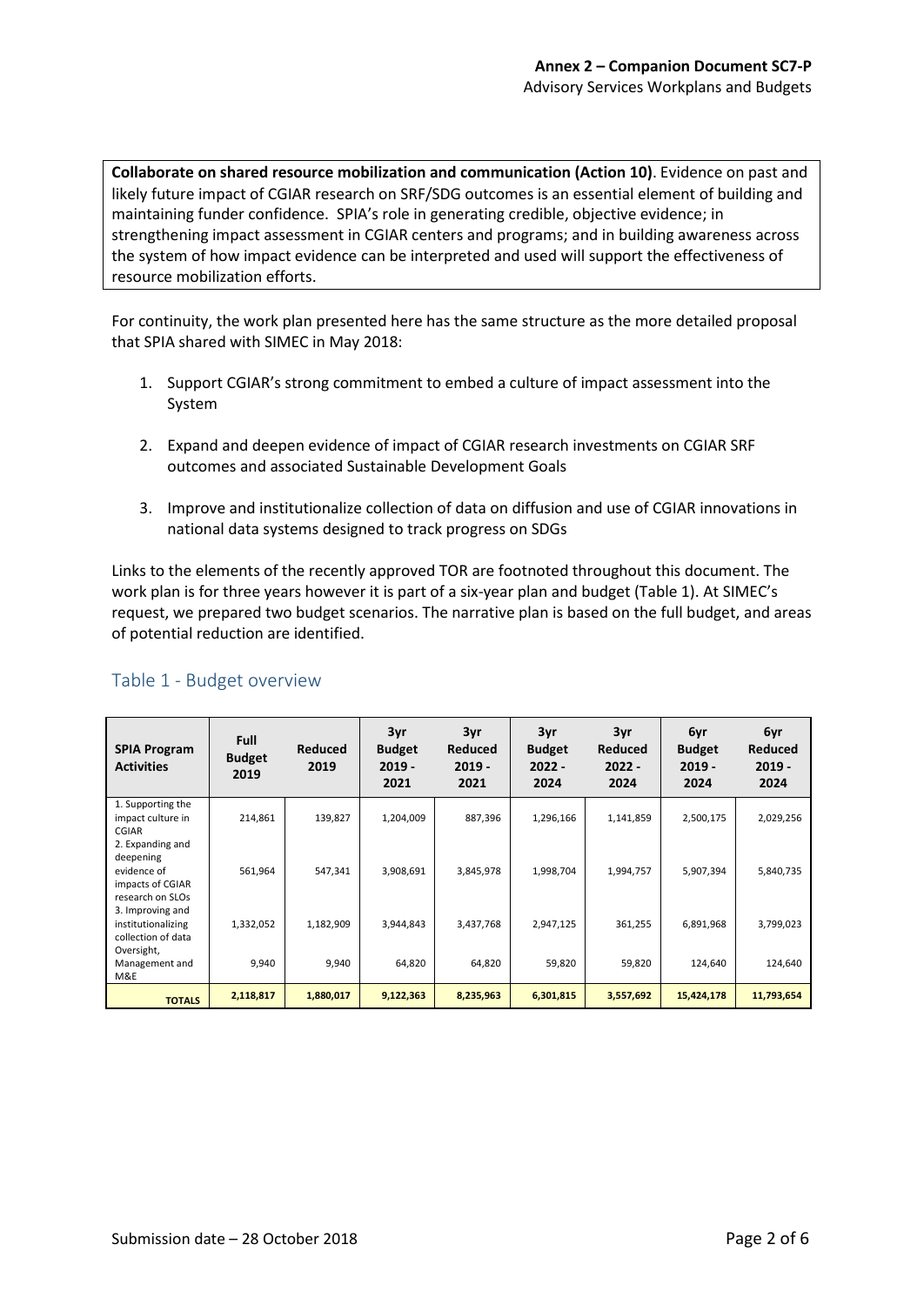### Objective 1: Support CGIAR's strong commitment to embed a culture of impact assessment into the System

(3-year Budget: USD 1.2 million; USD887K in reduced scenario)

The IA community in CGIAR includes not only impact assessment specialists but also those who use IA results and who make decisions about investing in generating them. Engaging this broader community is essential to strengthening the impact culture since this is often where the constraints to more and better impact assessments by CGIAR centers and programs lie.

A key element of engaging the broader community is to **develop and share synthesis products and**  guidance for research managers on understanding and using IA results in program design<sup>[2](#page-9-0)</sup>. The main synthesis products from the more than 50 component research projects that made up the Strengthening Impact Assessment in the CGIAR program (2013-2017) were largely completed in 2018<sup>[3](#page-9-1)</sup>. In 2019 we start work on the development of a Guidance document. We envision this to be a key document of CGIAR IA and the basis for capacity strengthening for both the broader community and the impact assessment specialists. For the broader community, for example, there will be a section on using and empirically testing components of theories of change<sup>[4](#page-9-2)</sup>. We plan to consult extensively on content and format in 2019, for development and dissemination in 2020. The Guidance will be a living document to which new information and examples are added, however we expect it to be fully available by mid-2020 and being used by CGIAR stakeholders by 2021.

### **Main outputs 2019**

- SPIA strategy aligned to CGIAR's longer-run 2019-2030 work programming<sup>[5](#page-9-3)</sup>
- Elements of IA Guidance document identified
- Synthesis documents (Results across SLOs; DNA Fingerprinting) finalized
- SPIA communication and influence strategy developed<sup>[6](#page-9-4)</sup>
- Communication of results, in the form of presentations, reports or think pieces, to target audiences inside and outside CGIAR (including System Council)
- Plan for an expanded IA Community of Practice (CoP) developed

### **Main outputs and outcomes by 2021**

- Draft guidance available and being used by research managers and IA specialists
- At least three CoP-related events conducted aimed at strengthening IA culture across the system, especially among research managers (who were highlighted the in e-consultation as a key group that needed to be more engaged in IA)
- Greater awareness of CGIAR impacts among key stakeholders

While engaging the broader community is important, we will continue to work closely with the impact assessment focal points of centers and CRPs on **strengthening capacity to conduct rigorous**  impact assessment<sup>[7](#page-9-5)</sup>. We will also facilitate early review and support for design of strategic IA studies and review of center/CRP impact assessment strategies. This will contribute to the development of standards, protocols, and related training on impact assessment in CGIAR. While training courses

<span id="page-9-0"></span> $2$  These activities are described in 3.2, especially d, e and g, of the TOR

<span id="page-9-1"></span><sup>3</sup> Key synthesis documents include Herdt, 2017; Bulte, 2018; Gollin, Probst and Brower, 2018; Stevenson, Macours and Gollin, 2018; Stevenson and Vlek, 2018; .

<span id="page-9-2"></span><sup>4</sup> See 3.2e of SPIA TOR

<span id="page-9-3"></span><sup>5</sup> See 3.1 of SPIA TOR

<span id="page-9-5"></span><span id="page-9-4"></span><sup>6</sup> ISPC developed a communication strategy and updated its website in 2017. This will be adapted for SPIA as per new TOR. <sup>7</sup> See 3.3 of the TOR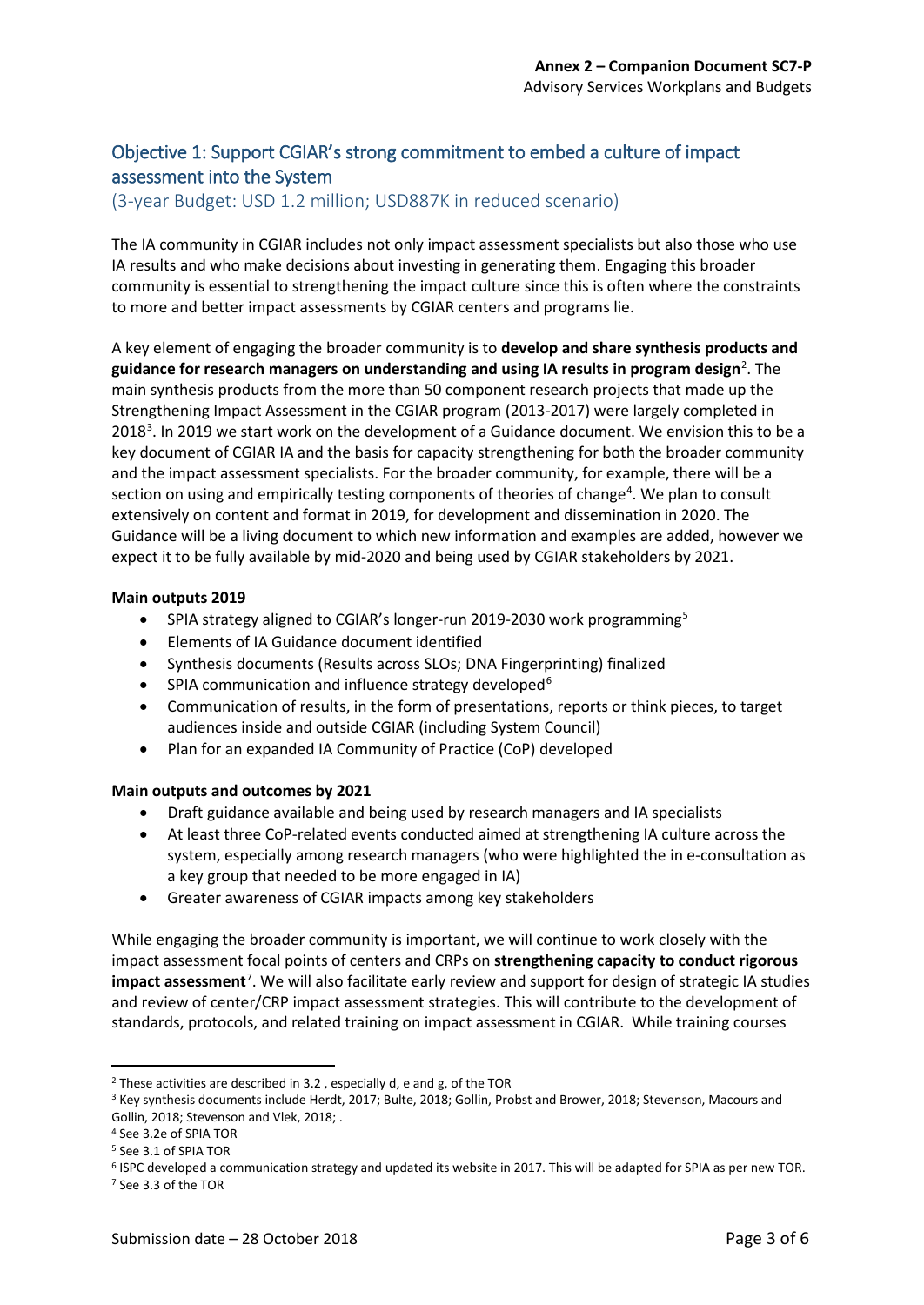may still be useful on specific topics, the capacity strengthening activities will focus more on supporting pre-docs, PhDs, and postdocs for fellowships, and help facilitate collaborations with eminent IA specialists to ensuring high quality, independent studies.

### **Main outputs 2019**

- Feedback on 20 center/CRP studies and strategies
- Draft standards and protocols
- Plan for fellowships
- Workshop bringing together eminent IA researchers and CGIAR researchers

#### **Main outputs and outcomes by 2021**:

- Standards and protocols available and in use
- At least 10 fellowships funded;
- At least three match-making events held;
- System in place for early feedback on IA study designs

Finally, SPIA proposed to focus on **improving the usefulness and the use of data collected in impact assessment**. This will include developing and supporting use of good practice when data sets are made public (in compliance with CGIAR policies) and supporting integration with initiatives that enable datasets to become Findable, Accessible, Interoperable and Re-useable (FAIR). To enhance use of SPIA data for additional analysis—we would take steps to make the data more widely known and available and offer sub-grants for studies doing further analysis of SPIA data.

### **Main outputs 2019**:

- Guidance for data management and data publication
- Subgrant mechanism set up to enable further analysis of SPIA data

### **Main outputs and outcomes by 2021**:

- Data sets being used
- At least two data events held
- Results of funded studies available

**Reduced budget scenario:** This sub-component would only include building capacity to comply with good practice related to data quality and availability.

### Objective 2: Expand and deepen evidence of impact of CGIAR research investments on CGIAR SRF outcomes and associated Sustainable Development Goals

(3-year budget: USD 3.9 million; USD3.8 million in reduced scenario)

While SPIA's goal under Objective 1 is to increase CGIAR center capacity to be the main source of robust impact assessments on CGIAR Research<sup>[8](#page-10-0)</sup>, SPIA has a critical role in conducting or commissioning impact assessments to complement center work. Topics will be selected in consultation with key stakeholders in centers, CRPs, and will be aligned to future business plans and to the CGIAR 2030 strategy<sup>[9](#page-10-1)</sup>. These studies would be of three types: Studies documenting long-term, large scale impacts of research on SRF outcomes (**Accountability studies**);Coordinated sets of impact assessments of more recent innovations where results can inform both scaling up strategies and

<span id="page-10-0"></span> <sup>8</sup> See 3.3b in Shared Secretariat TOR

<span id="page-10-1"></span><sup>&</sup>lt;sup>9</sup> See Section 3.2, especially c and f of SPIA TOR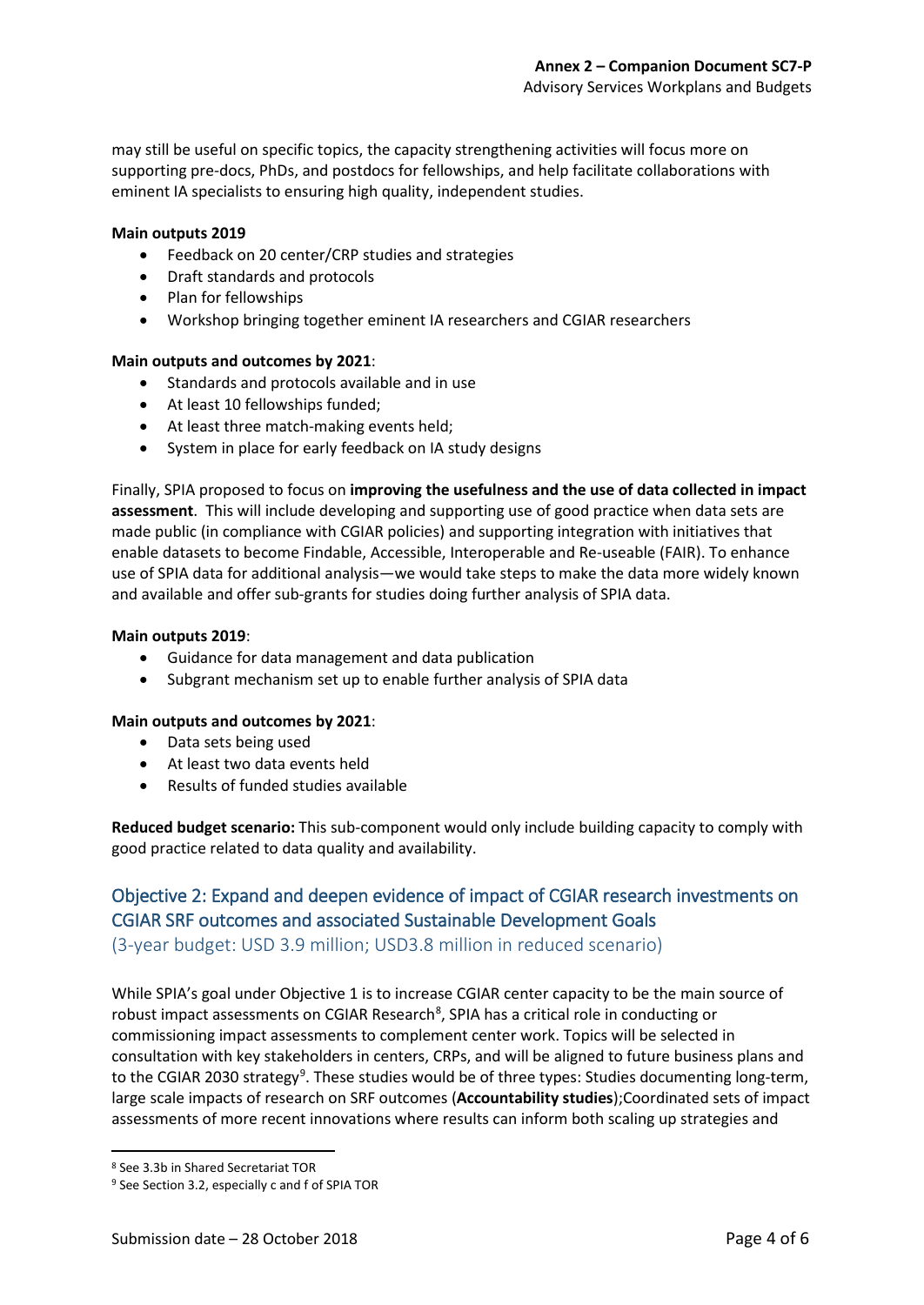research priority-setting (**Learning-oriented studies**); and studies that pioneer development of new methods for under-evaluated areas, including collection of data on adoption, policy influence and impact assessment (**Methods development**) [10.](#page-11-0)

### **Main outputs in 2019**:

- Accountability studies: Rolling call for long-term studies launched; two studies funded for implementation and two others identified for further development of both the design and team (including external links)
- Learning-oriented studies: Based on consultations conducted in 2018, issue a call for expressions of interest around key topics; review potential studies; planning workshop(s) conducted
- Methods development: Background analysis conducted, consultations to support prioritization of topics and launch of a call for proposals

#### **Main outputs and outcomes by 2021**:

- Full portfolio of studies funded and in progress
- Some intermediate results available on areas prioritized and funded in 2019
- Methods work published and integrated into guidance materials (see Objective 1)

### Objective 3: Improve and institutionalize collection of data on diffusion and use of CGIAR innovations in national data systems designed to track progress on SDGs (3-year budget USD 3.9 million; USD 3.4 million in reduced scenario)

SPIA has been working to improve the accuracy and efficiency of collection of data on adoption of CGIAR innovations and on key CGIAR outcomes, and to integrate collection of this data into largescale surveys regularly integrated by national systems. We propose to do this work in a small set of priority countries as proof of concept and to develop a strategy for institutionalization. This area of work at this level of intensity would not form part of SPIA's long-term agenda but is something that it is timely to do now given investment in data collection systems for SDGs and given emerging results about the shortcoming of both methods and scales of past data collection efforts in CGIAR<sup>[11](#page-11-1)</sup>. Central to this work is the ongoing partnership between SPIA and the World Bank Living Standards Measurement (LSMS-ISA) team to strengthen the statistical capacity to capture CGIAR outcomes at a representative scale in key countries.

#### **Key outputs in 2019**:

- Complete data collection and carry out DNA fingerprinting analysis of wheat, maize and sorghum data in Ethiopia (with CIMMYT and ICRISAT)
- Test new methods for gathering data on adoption/use of key innovations and related outcomes
- Preparations for national collection another LSMS-ISA country
- Initiate consultations and background analysis for selection of two additional countries
- Initiate consultations on institutionalization strategy

### **Key outputs and outcomes by 2021**:

• Results from two countries available and used

<span id="page-11-0"></span> <sup>10</sup> See section 3.2 a and b in TOR and component 3 below

<span id="page-11-1"></span><sup>&</sup>lt;sup>11</sup> This work relates to 3.2 of SPIA TOR, especially a and b.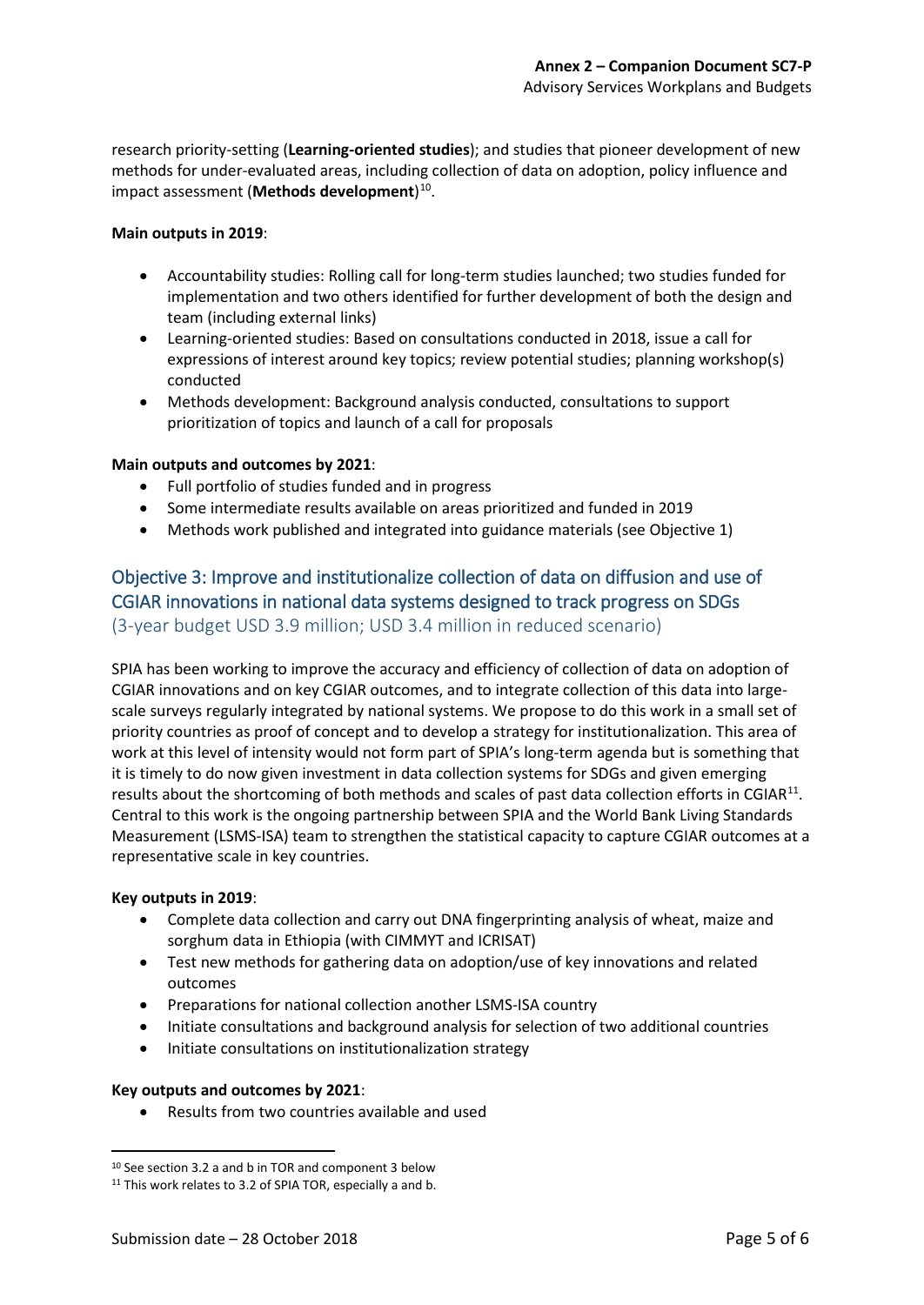- Results from methods tests available and standards and protocols defined
- Plan for implementation at scale in additional countries (including at least one in Asia) ready to start in 2022, including commitments from national statistical agencies
- Strategy for institutionalization available and key actors in the strategy actively engaged in operationalization

**Reduced budget scenario:** In a reduced budget scenario, we would only collect country-level data in two countries in Africa. On the basis of those experiences plus past work in this area, we would then develop an institutionalization strategy by 2021. SPIA would not engage in overseeing large scale data collection beyond 2021, however we would continue to be involved in testing methods of data collection.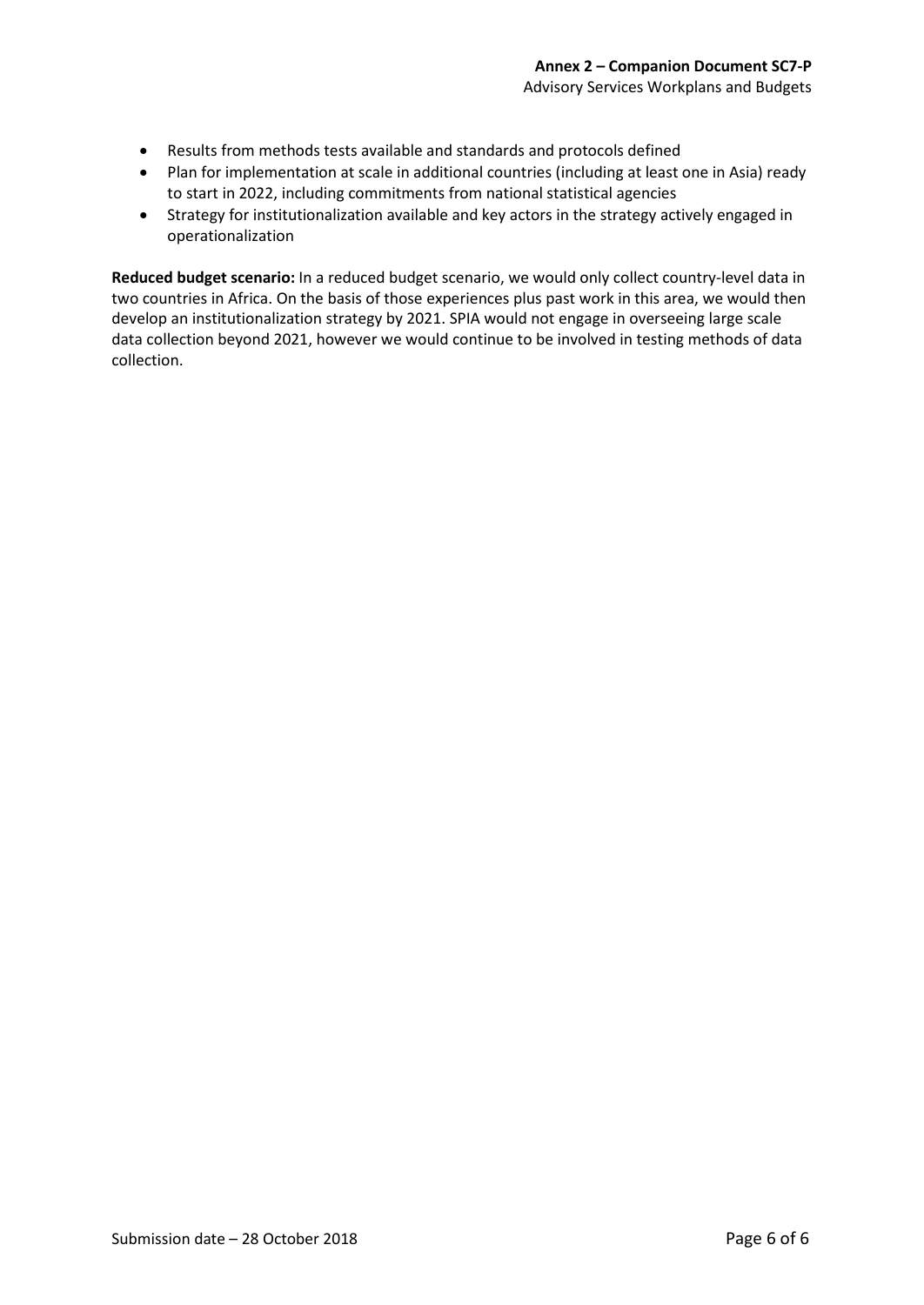# Companion Document SC7-P - Annex 3

## Summary Proposal for a three-Year Workplan and Budget and Staffing Capacity for the Evaluation Workstream

### Evaluation Planning for the New CGIAR Business Cycle

In 20[1](#page-13-0)8, the System Council members approved an approach<sup>1</sup> for the introduction of a multi-year business plan that aims to link appraisal, planning, implementation, evaluation in a three-year cycle whereby each step is informed by a form of assessment and analysis, and with research and management performance driving the process. The first three-year business cycle is scheduled to start in early 2019, when the current CRPs will be in their third year of implementation (having initiated in 2017).

The CGIAR business plan, as proposed to System Council and System Management Board members, incorporates evaluations as an integral component of the cycle, with 2018 being a preparatory year to agree on a CGIAR evaluation plan, and completion of planned evaluations by [2](#page-13-1)021<sup>2</sup>. In addition, the business plan proposes the introduction of annual program performance standards as a complementary assessment tool to the regularly scheduled evaluations.

This document therefore presents the second Rolling Evaluation Work Plan for CGIAR (REWPII), covering the period 2019-2021. The REWPII builds on the information, knowledge and experience gained from the first cycle, and responds to the current developments and evolving needs of CGIAR in terms of performance management. A second section provides estimates of the budgets necessary to implement the plan. The budget and work plan are obviously closely tied to the capacity needs and staff profiles of the evaluation workstream of the new Shared Secretariat. The last section describes the staffing capacity and profiles required to implement the evaluation work plan.

## I. Rolling Evaluation Workplan for CGIAR (REWP II

### Responding to changes: New evaluation function and development of three-year business cycle

The first cycle of evaluation assessed the entire research portfolio of CGIAR, and offered lessons learned for individual CRPs, while also capturing patterns, trends, and lessons across the entire portfolio and System. The evaluations and Synthesis highlighted four factors shaping CGIAR which have a direct influence on how the CGIAR evaluation system needs to evolve: (i) despite the programmatic approach, Centers lead research implementation in CRPs; (ii) with the latest governance reform, collective management at the System Management Board is done largely by Centers through DG representation; (iii) CGIAR is investing in an integrated performance management system; and (v) despite a Policy calling for and plans for Center and CRP commissioned evaluations, only a very limited number of evaluations are being carried out across the System.

<span id="page-13-0"></span><sup>&</sup>lt;sup>1</sup> To be submitted for endorsement in November 2018

<span id="page-13-1"></span><sup>2</sup> See table page 12[: https://www.cgiar.org/wp/wp-content/uploads/2018/05/SC6-02\\_CGIAR-Business-Plan-Concept.pdf](https://www.cgiar.org/wp/wp-content/uploads/2018/05/SC6-02_CGIAR-Business-Plan-Concept.pdf)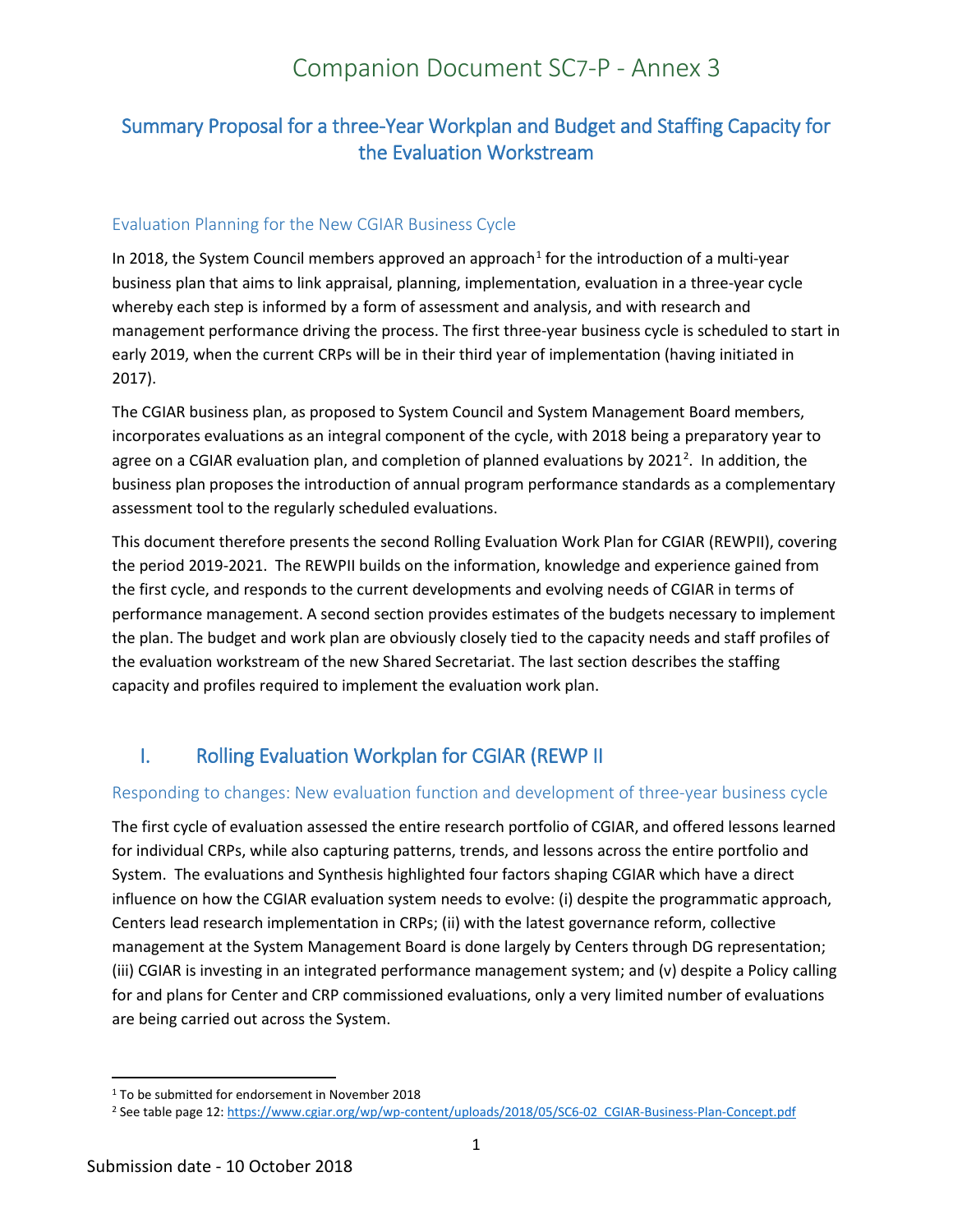In this REWP II, the main changes to the evaluation approach are the following: i) timing of evaluations to match with the CGIAR business model to be implemented in 2019 ; (ii) incorporating, as appropriate, assessment needs performance-based management system; iii) introducing flexibility in evaluation scope; iv) greater harmonization of evaluation methodology for comparability; and (iv) streamlining evaluations to increase efficiencies.

### Developing an Integrated evaluation approach: main elements

The proposed evaluation model is designed to evaluate the current research portfolio, with the assumption that every CRP will be evaluated within the three-year business cycle. While CRPs will continue to be the object of evaluation, the fundamental role of Centers in managing research will now also be recognized and participating Center's contribution and performance will be assessed.

CGIAR portfolio is composed of 12 programs and three platforms. It is both unrealistic and unnecessary to carry out comprehensive evaluations on every component of the research portfolio in a three-year cycle. Flexibility concerning scope and focus would be exercised to address the specific context of each program, and particular issues and needs identified through consultation and on basis of prior assessments. Evaluations will therefore focus, more so than previously, on specific areas of performance and progress, drawing more on ISPC's "at entry" appraisals and donors' reviews and thus, more likely, focus on scientific credibility and effectiveness (i.e. program progress towards stated milestones and goals), and any areas that have changed since approval "at entry". The appraisals and reviews will also serve to refine the evaluation scope by identifying areas to focus on, or areas which, if positively appraised, would not need a thorough assessment.

The proposed model also builds on progress made in monitoring, reporting and assessment across CGIAR, and on work already accomplished through the different CGIAR units/communities. The latest developments in the areas of monitoring and management information systems (MARLO and MEL) now allows the collection of program information and pre-analysis to be completed internally by evaluation staff members, thus increasing efficiencies and opportunities for harmonization. Pre-analysis conducted internally would include reviewing program portfolio and changes thereof, bibliometric analysis, and analysis of annual reports. If the CRP has already undergone an evaluation in an earlier cycle, staff will also provide update on developments and response to previous evaluation recommendations. The model would also assist in operationalizing the performance standard framework being developed, by identifying which standards are best assessed through an evaluation, and the appropriate methodology.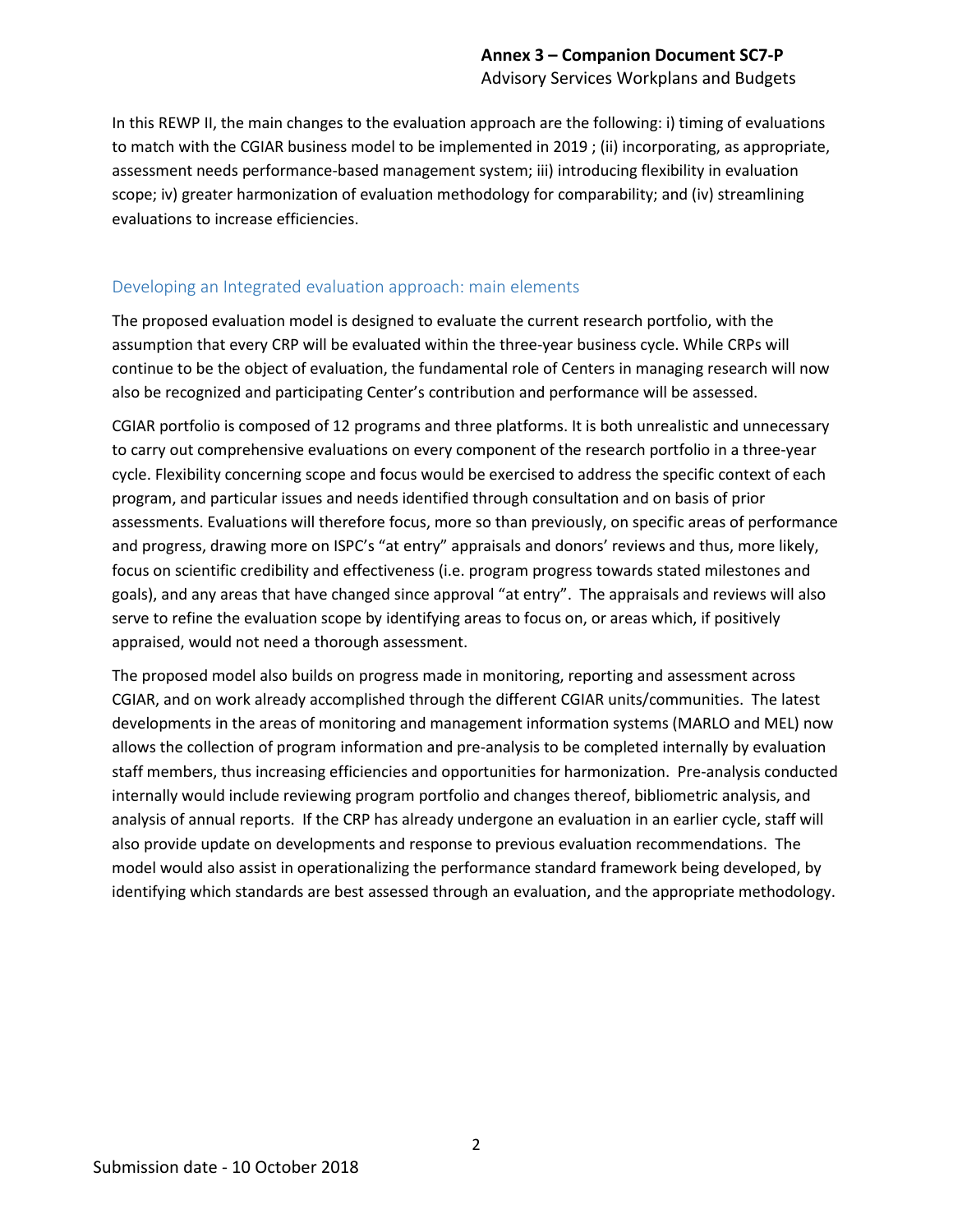| <b>System Process/Input</b> | <b>Focus</b>              | Integration into Evaluation/                            |
|-----------------------------|---------------------------|---------------------------------------------------------|
|                             |                           | <b>Efficiency Gain</b>                                  |
| <b>Appraisal</b>            | Feedback and assessment   | Evaluation will focus mainly on areas of concern noted  |
|                             | of ISPC and donors during | during the appraisal and review process, and less so on |
|                             | the proposal process      | areas which were deemed of high quality.                |
| <b>Monitoring</b>           | Program monitoring data   | Access to MARLO and MEL by evaluation staff for data    |
|                             | and information           | and information collection and to conduct pre-analysis  |
|                             |                           | of programmatic information (bibliometric, financial    |
|                             |                           | and mapping analysis).                                  |
| <b>Reporting</b>            | CRP annual reports        | Access to program reports by evaluation staff to        |
|                             | agreed to by SC/SMO       | conduct necessary analysis across all evaluations, thus |
|                             |                           | reducing external expert cost                           |
| <b>Performance</b>          | Newly approved            | Mapping of performance standards to evaluation          |
| <b>Management standards</b> | standards by SMO/SC       | criteria to ensure consistent and harmonized reporting  |
|                             |                           | on topic area.                                          |
| <b>Previous evaluation</b>  | Responses and changes     | Analysis by evaluation staff on program developments    |
| (where applicable)          | to program                | and changes, highlighting any areas for evaluation to   |
|                             |                           | focus on to assess changes and improvements.            |

#### *Table 1: Increasing Efficiency and Interlinkages: Inputs and Efficiency Gains for Evaluations*

### Evaluation Focus and Scope

Program evaluations are designed to answer a series of evaluation questions under specified and prioritized evaluation criteria. As a complete set, the criteria include four elements of Quality of Research for Development frame of reference (relevance, scientific credibility, legitimacy, and effectiveness), impact and its sustainability, and management efficiency. It is important that to the extent possible, evaluations complement and build on results available from other sources.



#### **Evaluation Criteria for CGIAR programs**

At the same time, to enhance consistency and comparability between evaluations of different programs and over time, the methodology for assessing specific criteria is made more uniform. This is achieved by consistent inclusion and use of data and information and pre-assessment of data by evaluation management, with the evaluation team putting its major focus on analysis and interpretation of information and meta-data.

Program evaluation may look at both programmatic and organizational aspects. Given that CGIAR centers are the main implementers of research in any program,

evaluations will assess center-specific performance and contribution to program content and objectives, particularly in areas that are largely under the control of the centers.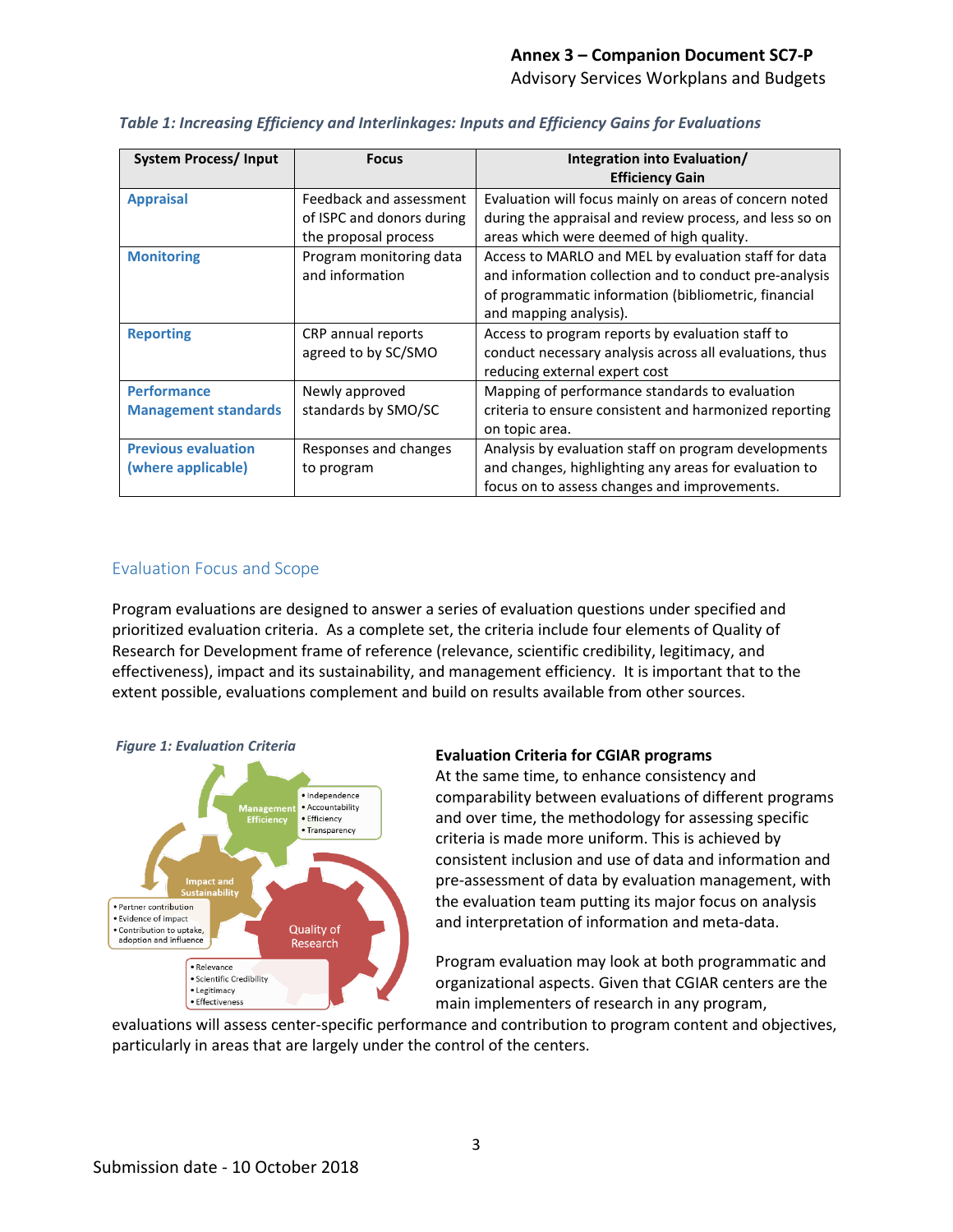### Designing evaluation cycle: 2019-2021 Evaluation plan

As CRPII programs have initiated in 2017, the evaluation cycle (and first year of REWPII) will start on year three of research program operations (see figure below).

*Figure 2: Overlapping Cycles: CRP implementation, Evaluation and the business cycle*



The proposed sequence of CRP evaluations, the planning of which is proposed to start last quarter of 2018, is presented in the table below, together with an analysis of the criteria used. CRPs rated in the ISPC appraisal as A or A+ and having been part of the latest batch of evaluations in the first evaluation cycle will be left for the second year of the business cycle. CGIAR Platforms (Genebanks, Excellence in Breeding, Big Data) are system level service platforms aimed at strengthening the foundation for effective implementation of research and delivery of CGIAR outcomes, and are a new modality of work in this current cycle. The evaluation schedule therefore proposes to evaluate the Platforms at the end of the cycle in order to feed from the needs identified via the CRP evaluations.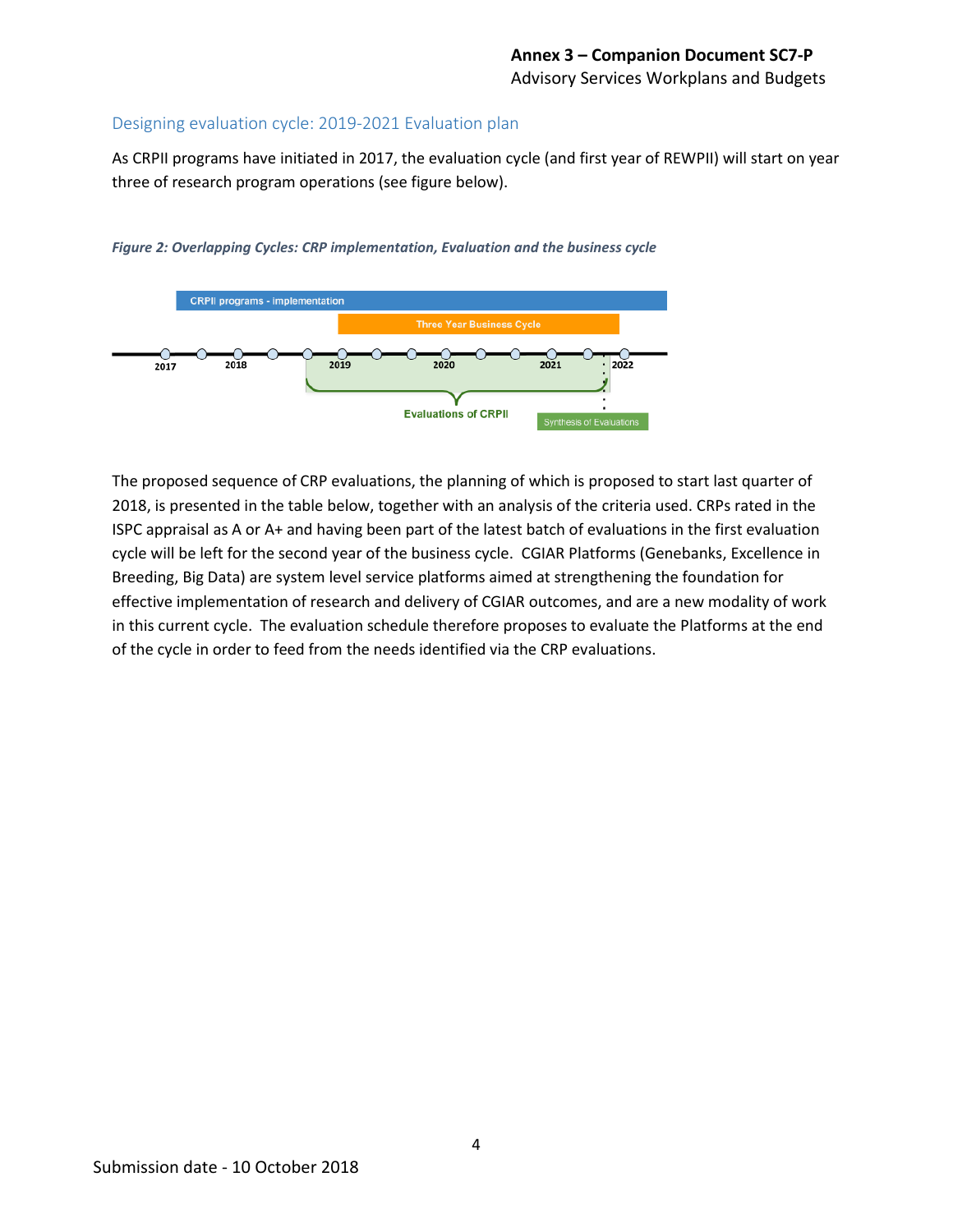Advisory Services Workplans and Budgets

#### **Table 3: Sequence of Program evaluations in CRPII**

| <b>CRP</b>                                            | <b>Evaluated in</b> | Change of program           | <b>ISPC rating on CRPII</b>  |  |  |  |  |  |
|-------------------------------------------------------|---------------------|-----------------------------|------------------------------|--|--|--|--|--|
|                                                       |                     | structure/focus since CRPII | proposal                     |  |  |  |  |  |
| Evaluations to be initiated in 2018 (2019 completion) |                     |                             |                              |  |  |  |  |  |
| <b>FTA</b>                                            | 2013                |                             | Overall B+ (flagship 2 weak) |  |  |  |  |  |
| <b>Evaluations for 2019</b>                           |                     |                             |                              |  |  |  |  |  |
| FTA (cont)                                            |                     |                             |                              |  |  |  |  |  |
| <b>LIVESTOCK</b>                                      | 2015*               | New CRP                     | Overall B+ (flagship 5 weak) |  |  |  |  |  |
| <b>MAIZE</b>                                          | 2014                |                             | A- (flagship 5 weak)         |  |  |  |  |  |
| A4NH                                                  | <b>CCEE 2015</b>    |                             | A                            |  |  |  |  |  |
| <b>WHEAT</b>                                          | 2014                |                             | $A -$                        |  |  |  |  |  |
| <b>Evaluation for 2020</b>                            |                     |                             |                              |  |  |  |  |  |
| PIM (excluding the gender                             | 2015                |                             | $A -$                        |  |  |  |  |  |
| platform to be evaluated                              |                     |                             |                              |  |  |  |  |  |
| later)                                                |                     |                             |                              |  |  |  |  |  |
| <b>WLE</b>                                            | 2015                |                             | Overall A- (flagship 5 weak) |  |  |  |  |  |
| <b>CCAFS</b>                                          | 2015                |                             | Α                            |  |  |  |  |  |
| <b>GRISP/RICE</b>                                     | 2016                | Slight                      | A                            |  |  |  |  |  |
| <b>FISH</b>                                           | 2015*               | New CRP                     | Overall B+ (Flagship 3 weak) |  |  |  |  |  |
| <b>GLDC</b>                                           | CCEE 2015 **        | New CRP                     |                              |  |  |  |  |  |
| <b>Evaluations for 2021</b>                           |                     |                             |                              |  |  |  |  |  |
| <b>RTB</b>                                            | 2015                |                             | A                            |  |  |  |  |  |
| <b>Excellence in Breeding</b>                         | <b>NA</b>           | <b>New</b>                  | A-                           |  |  |  |  |  |
| <b>Genebanks</b>                                      | 2016                | Expanded                    | Α                            |  |  |  |  |  |
| <b>BIG DATA</b>                                       | <b>NA</b>           | <b>New</b>                  | A                            |  |  |  |  |  |
| Gender                                                |                     |                             |                              |  |  |  |  |  |
| <b>Synthesis of CRP Evaluations</b>                   |                     |                             |                              |  |  |  |  |  |

CCEE: These are CRP commissioned evaluation. As per FC request, 5 CRPs self-commissioned evaluations with quality assurance guidance provided by IEA.

\* Livestock and Fish programs were initially approved as one program (CGIAR Research Program on Livestock and Fish- L&F) and have since been split into 2 programs. The L&F CRP was evaluated in 2015

\*\*Three former CRPs (Grain Legumes, Dryland Cereals, and Dryland Systems) each conducted a CRP commissioned evaluation in 2015. Elements of the 3 CRPs have now been incorporated into the new CRP GLDC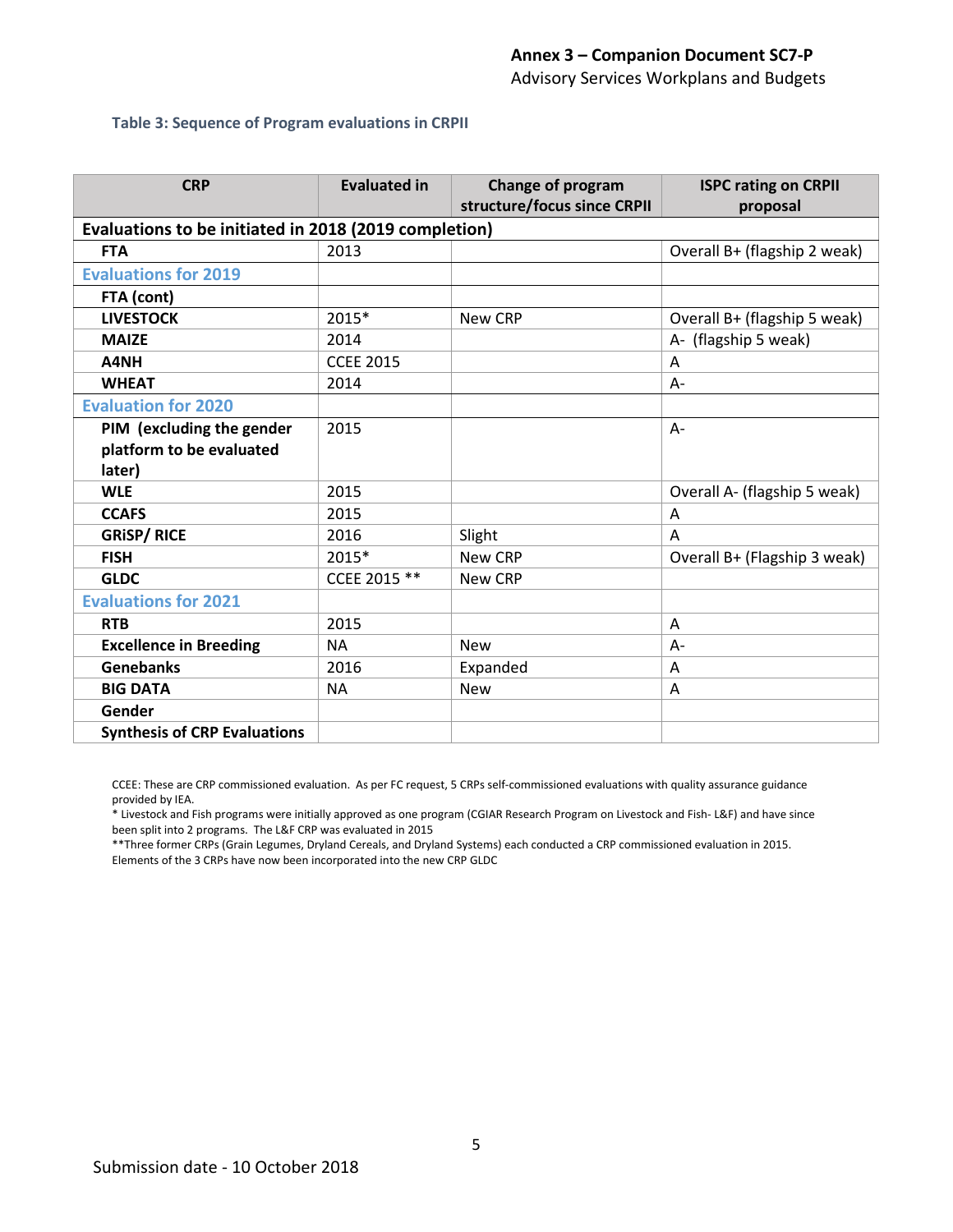### II. Proposed Three-Year Budget Plan

The following table provides estimates for the 2019-2021 period to implement the proposed workplan. The budget was developed with a lot of unknowns given that 2019 is a transition year with the capacity and functions still to be determined. Other factors which may have an impact on the budget is the development and refinement of the new business cycle and the performance management system, which may affect the scope and scheduling of evaluations. We therefore would expect that in mid-2019 the budget would be revisited and revised as necessary.

The budget does not include personnel cost nor any non-evaluation activities. The budgets are based on the assumption of a staffing capacity dedicated to the evaluation workstream in the new Shared Secretariat as described in the following section.

| <b>Budget Header</b>          | <b>Budget</b><br>2019 | <b>Budget</b><br>2020 | <b>Budget</b><br>2021 |
|-------------------------------|-----------------------|-----------------------|-----------------------|
|                               | (a)                   | (b)                   | (c)                   |
| Consultancy                   | 750                   | 900                   | 900                   |
| Professional fees             |                       |                       |                       |
| Travel                        | 130                   | 155                   | 155                   |
| <b>Facility maintenance</b>   |                       |                       |                       |
| <b>Office Expenses</b>        | 20                    | 20                    | 20                    |
| Publication                   | 15                    | 15                    | 15                    |
| <b>Meetings and Workshops</b> | 65                    | 75                    | 75                    |
| Contingency                   |                       |                       |                       |
| <b>TOTAL</b>                  | 980.00                | 1,165.00              | 1,165.00              |

Budget notes follow table below.

### **Budget notes:**

**"Consultancy":** includes high level experts selected with specialized expertise in each research program area and able to cover the major research and program themes for each CRP. It may, depending on the needs of the team and the complexity of the program, include evaluation support consultants.

**"Travel":** for evaluation team and staff for field site visits and visiting of Lead Center.

**"Office expenses":** administrative costs (materials, software, hardware), also includes logistical and IT support for staff and meetings.

**"Publication":** all communication costs for the evaluation (website, report production, videos, webinars, etc).

**"Meetings and workshops"**: evaluation team meetings to communicate findings and results of evaluations. Includes technical workshops organized by secretariat staff on topics related to assessment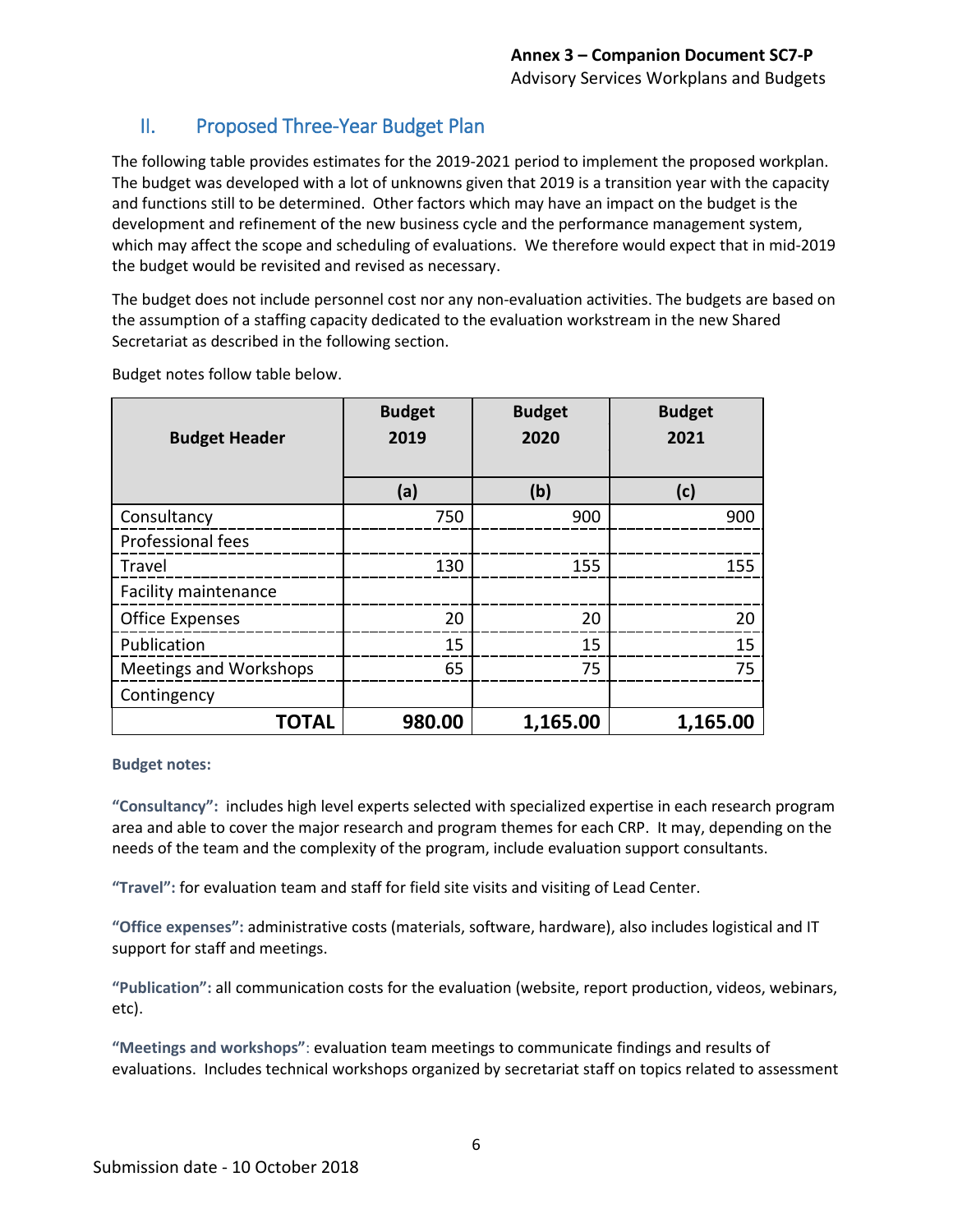and appraisal of programs. Also includes training for staff and staff participation/costs to attend evaluation or system-level meetings.

### III. Shared Service Secretariat - Team for the Evaluation Workstream

The Shared Secretariat is a new model of working together for the advisory services of CGIAR. The model aims to increase ownership of advice by (i) linking activities and outputs more closely to the needs and cycles of the CGIAR System, and (ii) aiming to increase cost efficiencies of the advisory services.

The proposed work plan was developed to reflect and respond to the needs of the three-year business cycle currently being finalized, which calls for a cyclical evaluation system to cover the entire portfolio. In addition, and following consultations and discussions on a new program performance management framework, the work plan integrates elements of the performance framework to enhance and support cohesiveness and harmonization across the evaluations.

In order to enhance efficiencies, the work plan proposes for evaluation staff members to conduct collection, review and pre-analysis of program information. This would not only further support harmonization and consistency across evaluations, but would also reduce the number of days needed for high-level experts to perform these duties. As such, the budget and work plan are closely tied to the capacity needs and staff profiles of the evaluation workstream and outlined below. Additional consultants, to assist on specific evaluations and support the staff in research, analysis, and logistics may also be required.

### Senior Evaluation officer (dedicated 100% to evaluation workstream)

The Senior Evaluation Officer will lead and be responsible for the overall management of evaluation work plan and deliverables, and lead the workstream. In particular, S/He will:

- Develop, in consultation with stakeholders in CGIAR, a multi-year evaluation plan to be in alignment with the CGIAR business plan and respond to the needs of evaluative information for decisionmaking, learning, and accountability in CGIAR
- Liaise with the System Council, the System Organization and the Centers on evaluation matters; and lead and provide overall direction in the development of evaluation strategy, policies and plans to ensure: a) timely and effective approaches to evaluating the performance and results of policies, programmes and activities; b) application of the normative framework, and development of quality support and assessment mechanisms
- Lead/ Manage highly complex evaluation processes from preparation and design through to completion evaluations of CGIAR Research Programs (CRPs) and support the periodic evaluation of the CGIAR system as a whole; as well as ad hoc evaluations identified by System Council;
- Oversee and manage overall budget of the workstream, as well as budgets of individual evaluations
- Lead the preparation of evaluation reports and synthesis of evaluations including reports to the System Council, System Organization and Centers;
- Lead the development of evaluation methodology and evaluation good practices adapted to research evaluation;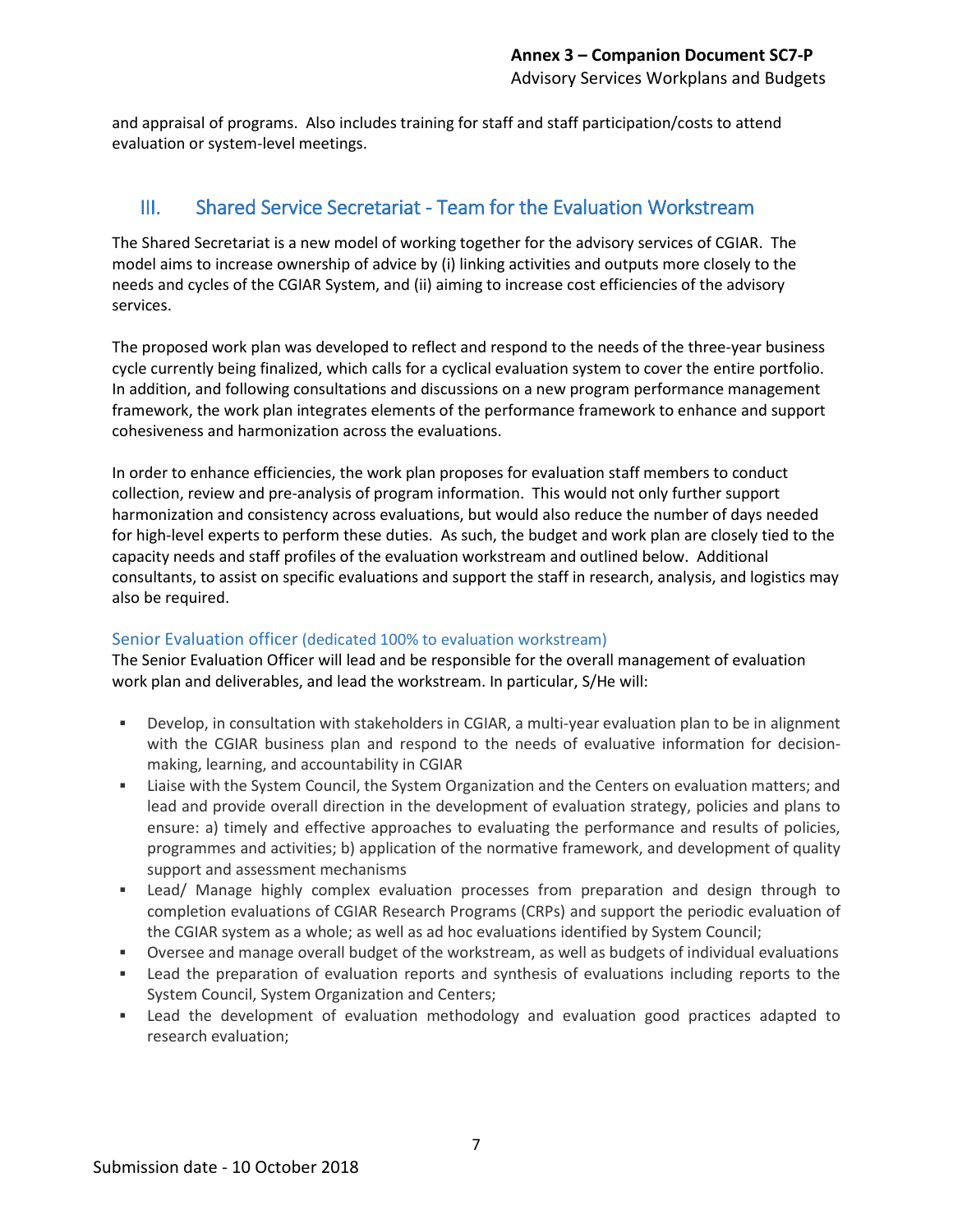### Evaluation Officer (dedicated 75% to evaluation workstream)

The Evaluation Officer will be an experienced professional in managing evaluations and supporting evaluation teams, preparing and overseeing budgets, and communicating evaluation findings.In particular, S/He will

- Manage evaluation processes and budgets from preparation and design through to completion to ensure the production of independent, credible evidence that meets high professional standards
- Source, hire and supervise external consultants to ensure the production of evaluations
- Engage stakeholder groups, both internal and external to CGIAR, appropriately in the evaluation process and manage communications.
- Contribute to the application of the normative framework, and development of quality support, assessment mechanisms
- Promote CGIAR's evaluation culture of accountability and learning through analyzing evidence and lessons;
- Lead communication efforts to increase visibility and use of evaluations through preparation of synthesis and summaries of evaluation findings and recommendations; and prepare presentations of these, tailoring messages to specific audiences and platforms, and working with internal and external stakeholders to enhance learning from and use of evaluation evidence in policy, programme and project design.

### Evaluation/Research Analyst (dedicated 50% to evaluation workstream)

The Evaluation Analyst/Research Associate will be responsible for collecting and compiling program information, conducting pre-analysis on programmes, and supporting evaluation teams. In particular, S/He will:

- Conduct preparatory work and analysis for evaluations, balancing between need for targeted program-specific analysis and harmonization /comparability across evaluations ;
- Compile information and background material for evaluations, and work closely with evaluation teams to provide support and information as needed;
- Contribute to the planning, budgeting and implementation of evaluations;
- Assist in the design of the evaluation framework and of evaluation tools;
- Liaise with program/unit under evaluation and provide logistical assistance;
- Carry out specific research, synthesis and reviews;
- **Participate in evaluation missions to support evaluation teams as needed;**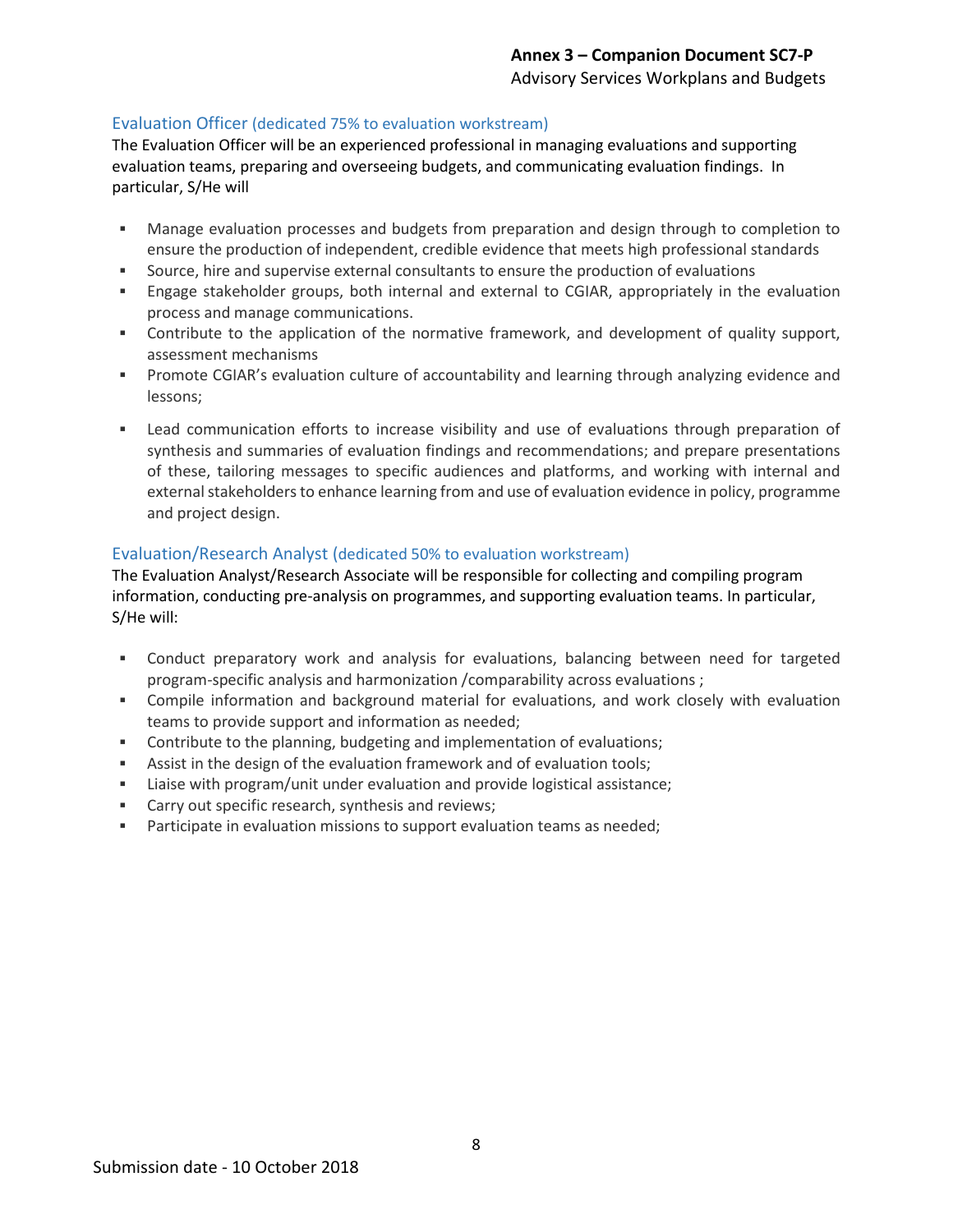# Companion Document SC7-P - Annex 4

# Collation of Budget Proposals Received For ISDC, SPIA, evaluations and operations of the Shared Secretariat

This Annex 4 comprises the following three tables:

- **Table 1: Indicative grading structure for 9 professional roles for the CGIAR Advisory Services Shared Secretariat** (as set out in Paragraph 5.1 of the 4 October 2018 System Council approved Terms of Reference, with an effective date of [1](#page-21-0) January 2019 $)^1$
- **Table 2: 2019-2021 Summary Budged data as submitted** (including indicative costs for Rome co-location with the System Management Office)
- **Table 3: 2019-2021 Summary Budget data by cost category** (using SPIA high-scenario and excluding indicative costs for Rome co-location with System Management Office)

-

<span id="page-21-0"></span><sup>1</sup> TOR is accessible here: [https://www.cgiar.org/wp/wp-content/uploads/2018/10/TOR-SharedSecretariat-Approved-](https://www.cgiar.org/wp/wp-content/uploads/2018/10/TOR-SharedSecretariat-Approved-4Oct2018.pdf)[4Oct2018.pdf](https://www.cgiar.org/wp/wp-content/uploads/2018/10/TOR-SharedSecretariat-Approved-4Oct2018.pdf)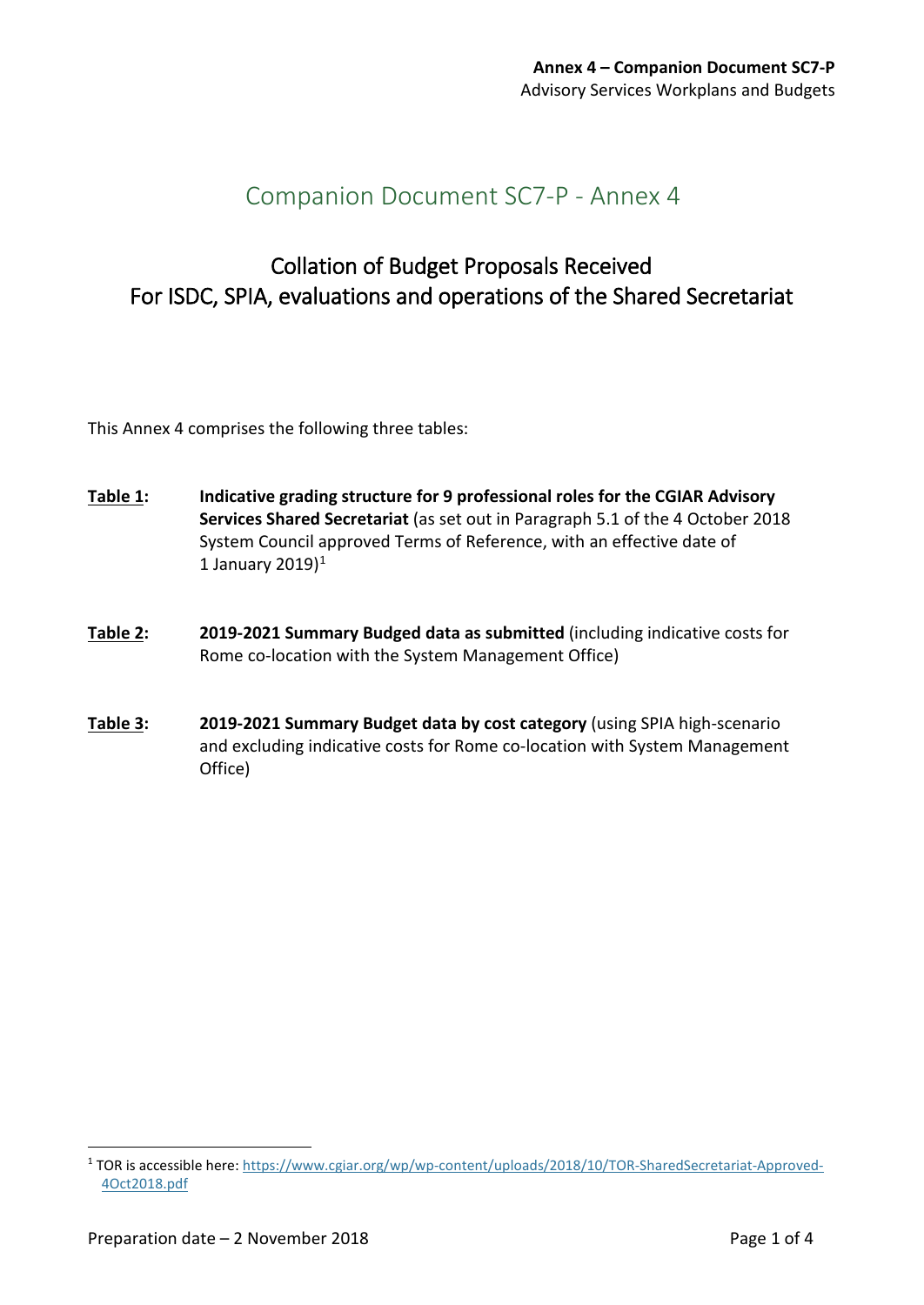### **Table 1: Indicative grading structure for 9 professional roles for the CGIAR Advisory Services Shared Secretariat**

\*\* Interpretation note: This material is provided for illustrative purposes, having informed the 'personnel' costs line item for Table 3 (following). No role titles have been determined at the time of issue of this paper

| <b>Operating entity</b>   | Indicative Title of Roles<br>(not already determined) | <b>Duty</b><br><b>Post</b> | <b>System</b><br>Organization<br>Grade | <b>UN equivalent</b> |
|---------------------------|-------------------------------------------------------|----------------------------|----------------------------------------|----------------------|
| <b>Shared Secretariat</b> | Head, Shared Secretariat                              | Rome                       | 8                                      | P6/D1                |
| <b>Shared Secretariat</b> | Senior Advisor                                        | Rome                       | 6                                      | P <sub>5</sub>       |
| <b>Shared Secretariat</b> | Senior Advisor                                        | Rome                       | 6                                      | P <sub>5</sub>       |
| <b>Shared Secretariat</b> | Senior Advisor                                        | Rome                       | 6                                      | P <sub>5</sub>       |
| <b>Shared Secretariat</b> | Senior Officer                                        | Rome                       | 5                                      | P4                   |
| <b>Shared Secretariat</b> | <b>Technical Officer</b>                              | Rome                       | 5                                      | P4                   |
| <b>Shared Secretariat</b> | Program Officer                                       | Rome                       | 4                                      | P <sub>3</sub>       |
| <b>Shared Secretariat</b> | <b>Communications Officer</b>                         | Rome                       | 4                                      | P <sub>3</sub>       |
| <b>Shared Secretariat</b> | Research Assistant                                    | Rome                       | 3                                      | P <sub>2</sub>       |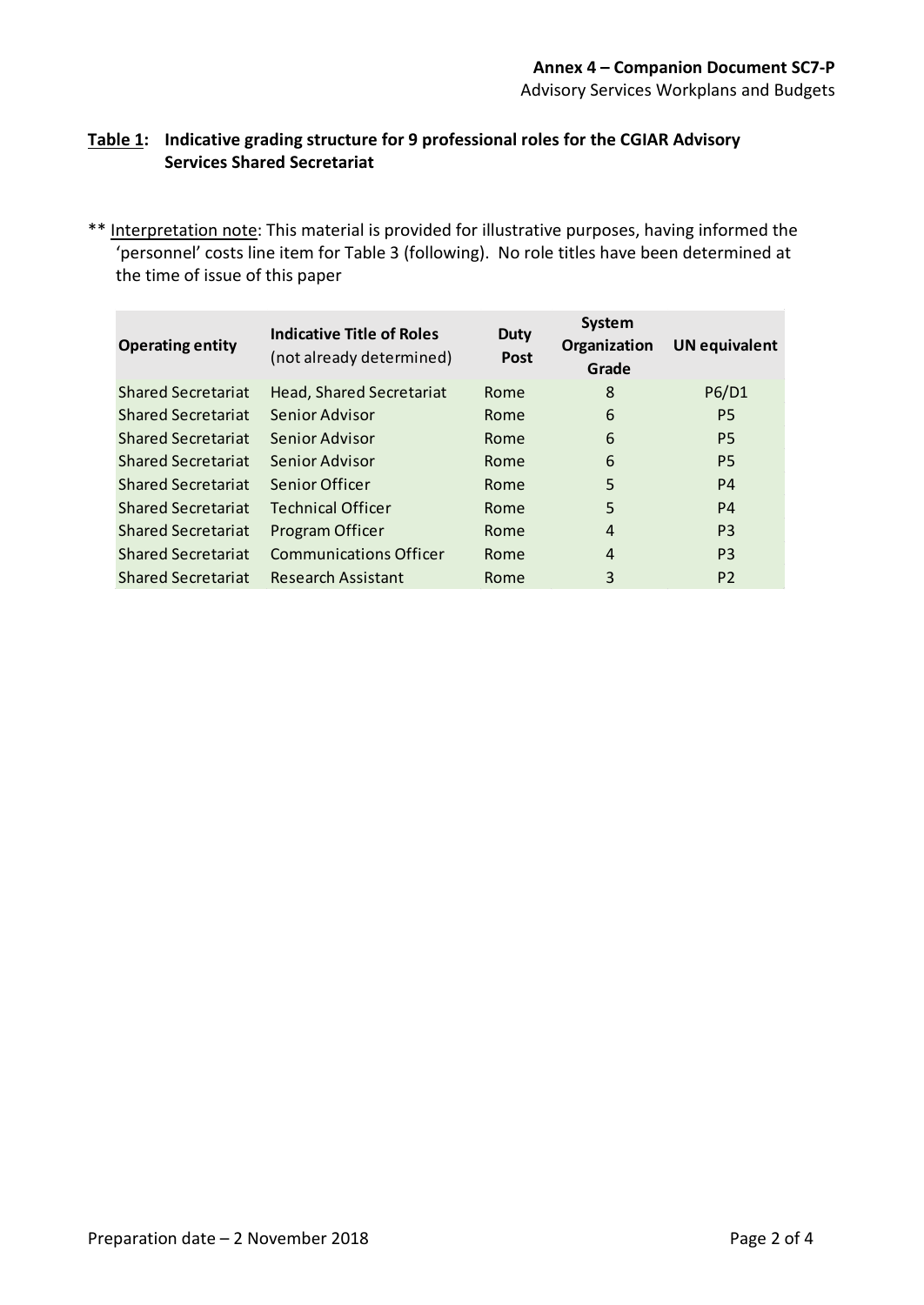### **Table 2: 2019-2021 Summary Budged data as submitted** (including indicative costs for Rome co-location with System Management Office)

|                                                                                                           |                           |                             |                        | <b>Based on SPIA low scenario</b> |      | Based on SPIA high scenario |      |                              |                          |      |                    |
|-----------------------------------------------------------------------------------------------------------|---------------------------|-----------------------------|------------------------|-----------------------------------|------|-----------------------------|------|------------------------------|--------------------------|------|--------------------|
| System entity                                                                                             | 2015<br><b>Actuals</b>    | 2016<br><b>Actuals</b>      | 2017<br><b>Actuals</b> | 2018<br><b>Budget</b><br>Ceiling  | 2019 | 2020                        | 2021 | 2019                         | 2020                     | 2021 | 2019-2021<br>Total |
| ISDC*                                                                                                     | 0.86                      | 1.42                        | 0.95                   | 0.74                              | 0.87 | 0.95                        | 0.93 | 0.87                         | 0.95                     | 0.93 | 2.76               |
| <b>SPIA **</b> (Core support to Panel and mainstreaming<br>impact assessment work - SIAC through to 2017) | 2.98                      | 3.12                        | 2.44                   | 0.45                              | 1.88 | 3.15                        | 3.20 | 2.12                         | 3.44                     | 3.56 | 9.12               |
| <b>External independent evaluations ***</b>                                                               | 3.20                      | 1.98                        | 1.23                   | 0.97                              | 0.98 | 1.17                        | 1.17 | 0.98                         | 1.17                     | 1.17 | 3.31               |
| <b>ISPC Secretariat - Staffing and Expenses ****</b>                                                      | 2.01                      | N/a<br>1.80<br>1.90<br>1.75 |                        | N/a                               |      |                             |      |                              |                          |      |                    |
| <b>Shared Secretariat *****</b>                                                                           | N/a                       |                             |                        | 1.62                              | 1.67 | 1.72                        | 1.62 | 1.67                         | 1.72                     | 5.01 |                    |
| Cost of co-location of Secretariat in Rome                                                                |                           |                             | N/a                    |                                   | 0.45 | 0.45                        | 0.45 | 0.45                         | 0.45                     | 0.45 | 1.35               |
| <b>Annual total</b>                                                                                       | 9.05                      | 8.32                        | 6.52                   | 3.91                              | 5.80 | 7.39                        | 7.47 | 6.04                         | 7.68                     | 7.83 | 21.55              |
|                                                                                                           | 3 years 2016-2018<br>18.7 |                             |                        | <b>3-years Business Plan</b>      |      | 20.66                       |      | <b>3-years Business Plan</b> | 21.5                     |      |                    |
|                                                                                                           |                           | 3 years 2015-2017           |                        | 23.9                              |      | Compared to<br>2016-2018    | 110% |                              | Compared to<br>2016-2018 | 115% |                    |
| <u>Key</u><br>* ISDC - read as ISPC for 2015-2018 period                                                  |                           |                             |                        |                                   |      | Compared to<br>2015-2017    | 86%  |                              | Compared to<br>2015-2017 | 90%  |                    |

\*\* SPIA - Figures for 2015-2018 include till mid 2017 the SIAC special initiative

\*\*\* Read as IEA for 2015-2018 which for that period also included staffing and externally commissioned evaluations

\*\*\*\* Covers staffing and office expenses for ISPC and SPIA in the 2015-2018 period (discontinued from 2019 as now the Shared Secretariat)

\*\*\*\*\* Covers staffing, travel and meeting expenses for ISDC, SPIA and Evaluations in the 2019-2021 period